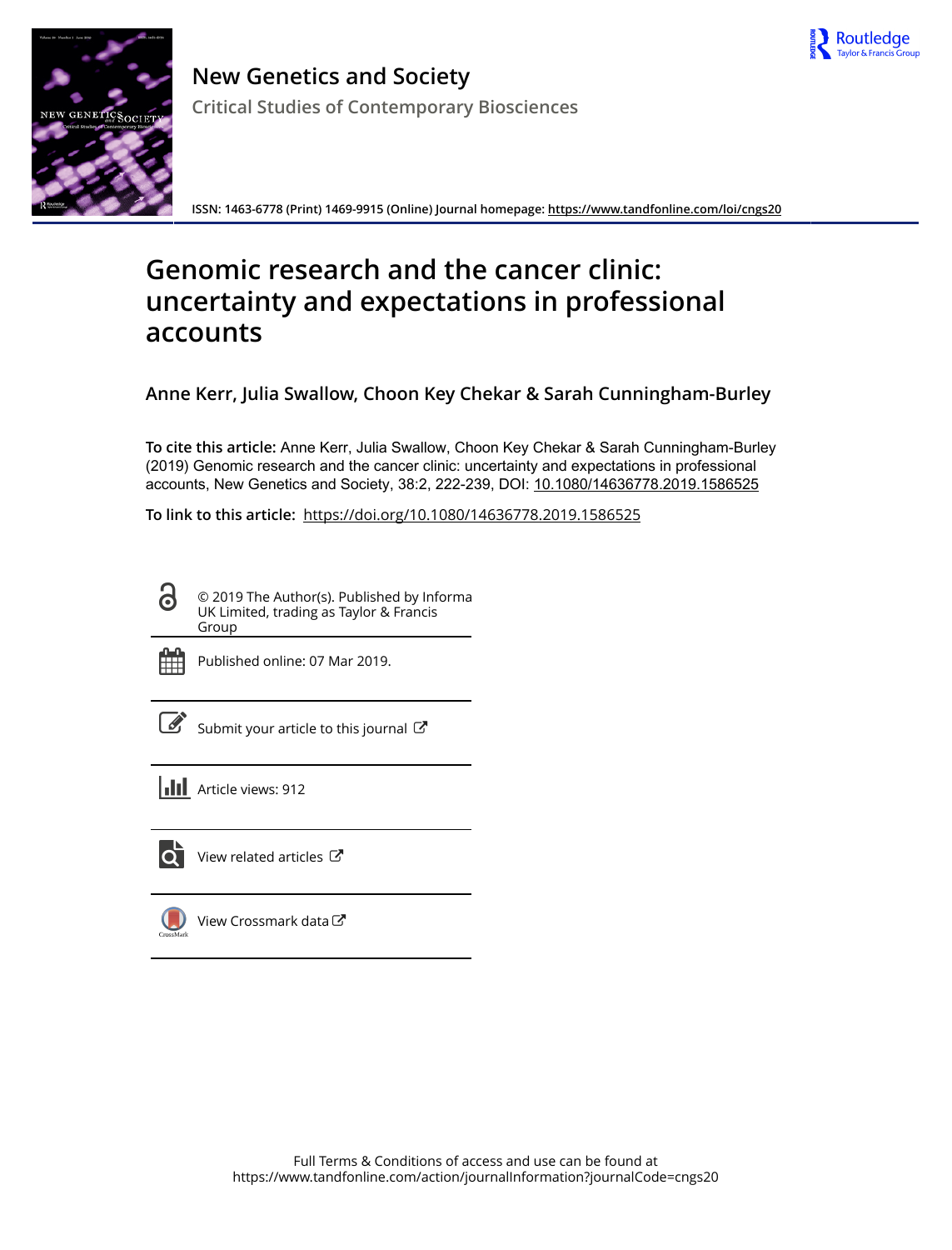

# <span id="page-1-0"></span>Genomic research and the cancer clinic: uncertainty and expectations in professional accounts

Anne Kerr<sup>a\*</sup>, Julia Swallow<sup>a</sup>, Choon Key Chekar<sup>a</sup> and Sarah Cunningham-Burley<sup>b</sup>

<sup>a</sup>School of Sociology and Social Policy, University of Leeds, Leeds, UK;  ${}^{b}$ The Usher Institute, University of Edinburgh, Edinburgh, UK

This paper explores clinicians' and scientists' accounts of genomic research in cancer care and the complexities and challenges involved with delivering this work. Contributing to the sociology of (low) expectations, we draw on sociological studies of uncertainty in medicine to explore their accounts of working with uncertainty as part of the management of patient and institutional expectations. We consider their appeals to the importance of modest inquiry and framing of the uncertainties of genomic medicine as normal and at times welcome as they sought to configure professional autonomy and jurisdictions and cultivate an experimental ethos amongst their patients. We argue that these types of uncertainty work [Star, S. L. 1985. "Scientific Work and Uncertainty." Social Studies of Science 15 (3): 391–427] are a key feature of managing expectations at the intersections of genomic research and clinical care.

Keywords: genomics; cancer; expectations; uncertainty

# Introduction

Genomics is at the forefront of contemporary efforts to develop and deliver personalized medicine. This complex landscape of Whole Genome Sequencing (WGS), molecular profiling, adaptive trials and targeted treatments is associated with a range of transformative healthcare agendas to personalize diagnosis, care and treatment for major diseases like cancer (Beck and Ng [2014](#page-16-0)). Across the UK, the National Health Service (NHS) and research funders such as Cancer Research UK, working with commercial partners such as Illumina, have invested in a range of research programmes aimed at mainstreaming genomic medicine in cancer care – this includes Genomics England and its flagship 100,000 Genomes Project which aims to, "create a new genomic medicine service for the NHS – transforming the way people are cared for" (Genomics England [2018\)](#page-17-0). The CRUK

© 2019 The Author(s). Published by Informa UK Limited, trading as Taylor & Francis Group This is an Open Access article distributed under the terms of the Creative Commons Attribution License [\(http://creativecommons.](http://creativecommons.org/licenses/by/4.0/) [org/licenses/by/4.0/](http://creativecommons.org/licenses/by/4.0/)), which permits unrestricted use, distribution, and reproduction in any medium, provided the original work is properly cited.

<sup>\*</sup>Corresponding author. Email: [e.a.kerr@leeds.ac.uk](mailto:e.a.kerr@leeds.ac.uk)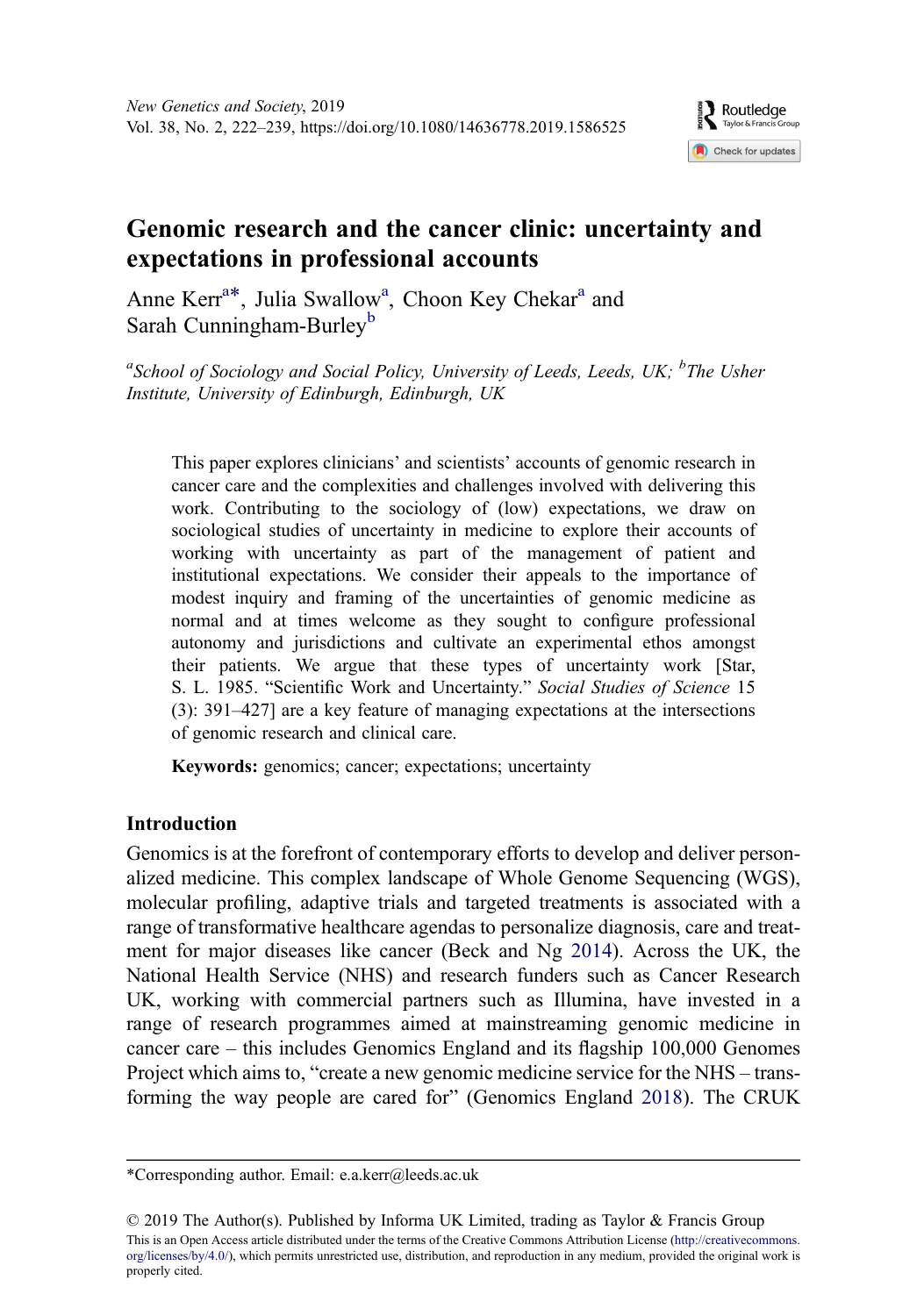<span id="page-2-0"></span>Stratified Medicine Programme is another "pioneering initiative" which aims to bring the "benefits of genetic testing to lung cancer patients and researchers across the UK" (Cancer Research UK, [2018](#page-16-0)).

The promise of genomics is, however, tempered by a range of concerns about its transformative potential. Debates about new trial methodologies, measures of efficacy, stewardship and analysis of data, and how to finance genomic medicine can be found across professional literatures (e.g. Conti et al. [2010;](#page-16-0) Hood and Friend [2011](#page-17-0); Faulkner et al. [2012\)](#page-17-0). Concerns about the "genohype" (Kakuk [2006](#page-17-0)) associated with genomic medicine are also apparent, particularly with respect to the dangers of over-inflated politically-driven promises set against difficulties of implementation in complex and often financially challenged health services like the NHS (Samuel and Farsides [2018\)](#page-17-0) (see also Petersen and Krisjansen [2015;](#page-17-0) Marcon, Bieber, and Caulfield [2018\)](#page-17-0).

Innovative health technologies have long been associated with ebullient discourses of promise and optimism. The sociology of expectations has documented the ways in which these claims help to advance innovation, recruiting commercial, institutional and patient support and building interdisciplinary agendas (Wainwright *et al.* [2006;](#page-18-0) Tutton [2011;](#page-18-0) Pickersgill [2011](#page-17-0); Broer and Pickersgill [2015;](#page-16-0) Gardner, Samuel, and Williams [2015](#page-17-0)). This research has also shown that lowered expectations and ambivalence have a role in these processes. Toggling between promissory and pessimistic scenarios maintains innovative momentum in biotechnology (Tutton [2011\)](#page-18-0). And, as Gardner, Samuel, and Williams ([2015,](#page-17-0) 998) have argued, "recalibrating" patient expectations to be "tainted with uncertainty" during this process of enrollment in an innovative alliance.

In this paper, we contribute to this sociology of (low) expectations by exploring how scientists and clinicians account for uncertainty in relation to the expectations of genomic research in the cancer clinic. We investigate where and how uncertainties feature in professional accounts of their efforts to deliver genomic research in cancer care and their engagements with patients, institutions and other professionals in the process. To develop our analysis, we draw from medical sociology and STS literatures on uncertainty (e.g. Fox [1980;](#page-17-0) Timmermans and Angell [2001;](#page-18-0) Street [2011\)](#page-17-0), focusing on how the development of "scientific medicine" uncovers and creates uncertainties which have to be managed as part of routine professional practice. As Fox ([1980\)](#page-17-0) notes, being a doctor involves cultivating ways of thinking and coping with uncertainty, including a sense of the limits of one's knowledge and knowledge in the field. Calibrating uncertainties in patient-practitioner interactions is also key to professional autonomy and jurisdictions. New technologies and protocols promising increased certainty can disrupt these processes. For example, as initiatives such as Evidence Based Medicine (EBM) have been taken up in medicine, social scientists have shown how new paradigms based around meta-analysis of biomedical data to generate standardized protocols can sit in tension with more patient-centered rationalities and clinical autonomy (Armstrong [2002](#page-16-0)), especially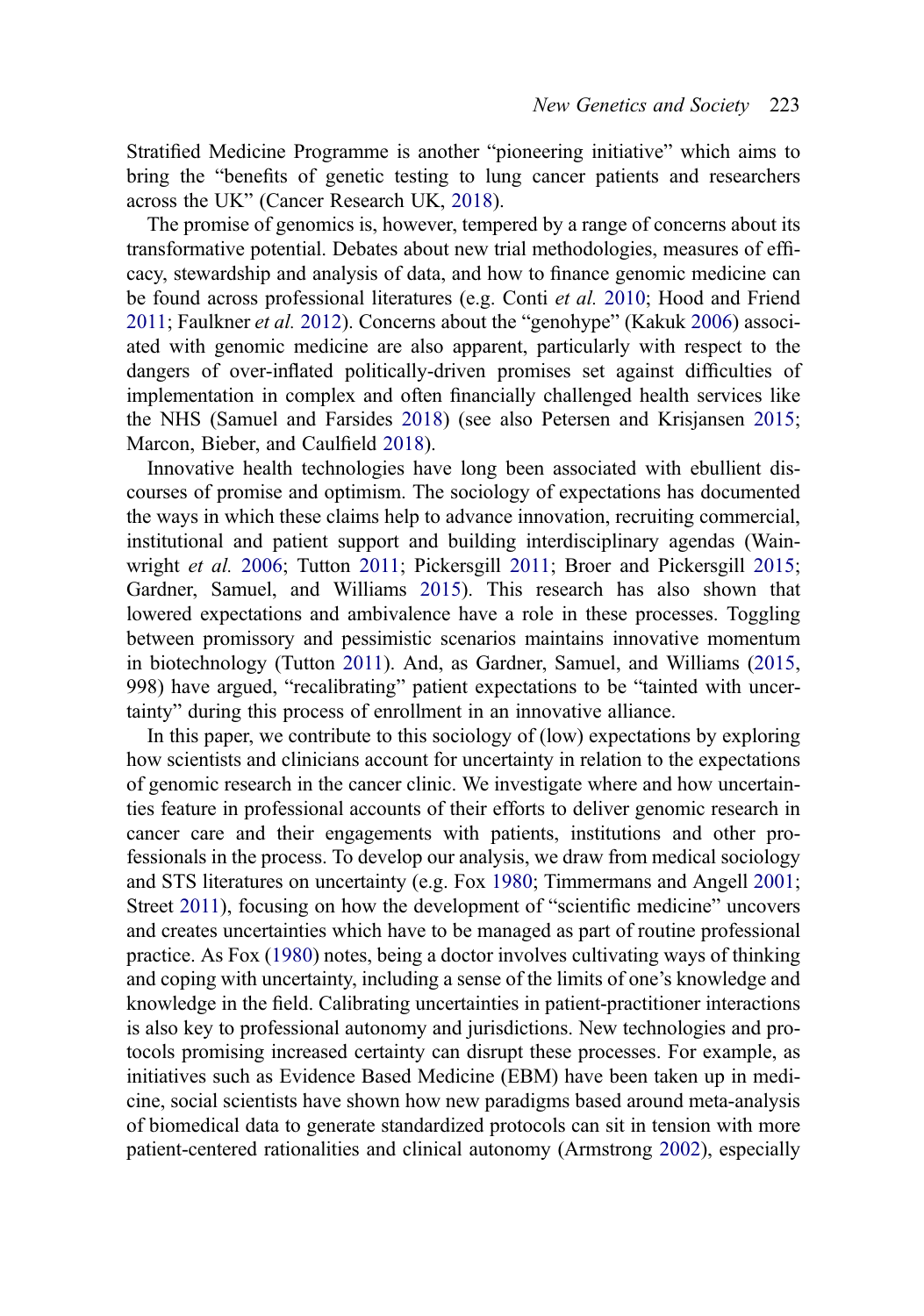#### <span id="page-3-0"></span>224  $\angle$  *A. Kerr* et al.

in fields with a commitment to "experimental intervention," e.g. for terminally ill patients (Broom, Adams, and Tovey [2009](#page-16-0)).

Uncertainty can also be understood as having "generative potential" in biomedical research fields such as autism research (Hollin [2017](#page-17-0)) and exome sequencing for the genetic causes of disease (Timmermans, Tietbohl, and Skaperdas [2017\)](#page-18-0). Hollin [\(2017](#page-17-0), 225) argues that this kind of "uncertainty work" (Star [1985\)](#page-17-0) makes "research doable and failures comprehensible" thereby maintaining expectations and investment in the possibilities of future advances in the field. Street [\(2011](#page-17-0)) argues that uncertainty is a "valuable resource," creating *opportunities* for new forms of expertise and practice. Similarly, Moreira, May, and Bond [\(2009](#page-17-0)) demonstrate that uncertainty is part of collectivizing the work of experts and cultivating "regimes of care" (Moreira [2010](#page-17-0)) around novel diagnostic technologies for complex life limiting diseases like Alzheimer's (see also Swallow [2017\)](#page-17-0).

These literatures situate uncertainty as an intrinsic feature of medical and biomedical practice, operating across clinician-patient, professional and institutional boundaries and jurisdictions. This suggests the need for a closer look at how medical and scientific professionals negotiate the uncertainties of genomic research in cancer as part of efforts to manage expectations in the clinic and the institution, not least because of the promise of precision. How do they approach the potential of genomic research to offer more definitive diagnosis and effective treatments for (some kinds of) cancer? What are their experiences and perspectives on the implications of these new forms of knowledge for reaching a more precise diagnosis/treatment nexus and managing patient expectations? What new opportunities and challenges do the uncertainties of genomic research offer for professional practice?

In this paper we explore these questions by drawing on interviews with a range of cancer professionals involved with genomic initiatives as part of their clinical and scientific practice We consider their accounts of the uncertainties involved in genomic research and their consequences in cancer medicine, particularly in relation to interpreting and sharing personalized molecular results with other practitioners and patients.

#### Methods

As part of a large multi-sited research project into the implications of cancer genomics for patients, we interviewed 25 practitioners involved with molecular cancer research and diagnosis/treatments for cancer patients in the North of England about their perspectives and experiences of genomic research and its impact on patient care. Interviews provided important insights into how uncertainties are accounted for and understood by practitioners, allowing practitioners a space for critical reflection about their work and its meaning. We note, however, that these accounts offer a partial and incomplete account of experiences and perspectives and do not offer direct insights into how uncertainties unfolded across labs and clinics as part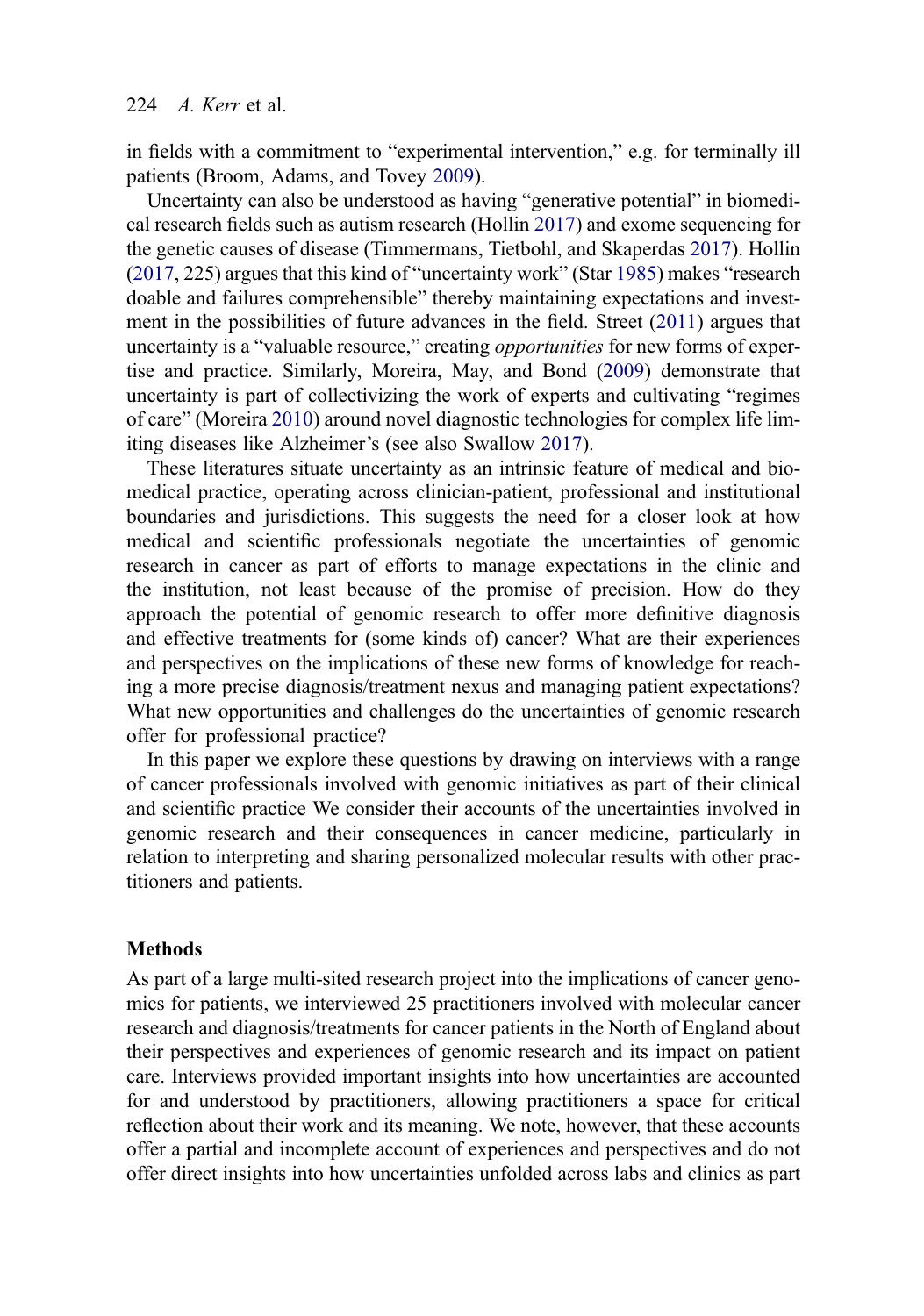<span id="page-4-0"></span>of everyday practice. We are therefore careful to approach these accounts as situated and contingent (Clarke, Friese, and Washburn [2016](#page-16-0)).

The practitioners we interviewed worked at one of the large teaching hospitals in the region. Fifteen of them were involved with one (in some cases two\*) large national genomic research programmes for cancer patients that we followed as part of our research. The first programme was a large-scale sequencing project, focused on service transformation to enable the NHS to provide molecular profiling as standard of care in cancer services. Cancer patients were being recruited for Whole Genome Sequencing of their tumor and healthy cells though no results had been fed back to patients during our research. The second programme was an observational pre-screening study of lung cancer patients, which determined eligibility for entry into a non-randomized multi-treatment arm clinical trial.

The remaining participants (10) were not directly involved in recruiting patients or analysing material as part of these two research programmes but had either engaged with their development and implications as part of their work and/or efforts were being made to involve their departments in one of these programmes. Participants included five scientists (one cytogeneticist, one clinical scientist, one histopathologist, one trainee health scientist (genetics), one clinical bioinformatician), three nurses (one clinical trials assistant, one nurse consultant, one research nurse), two genetic counselors and 15 doctors (one consultant geneticist, six oncologists, four pathologists, one clinician scientist, two physicians and one clinical director for a genomic medicine research programme). As part of their work in the hospital these participants were also involved in a range of other genomic studies, trials and/or molecular testing for cancer (see Table below).

| Large scale sequencing<br>project $(5+2)$                                               | Molecular testing programme<br>and flexible clinical trial (10)                                                       | Other $(10)$                                                                                                                                                                                                                                                                  |
|-----------------------------------------------------------------------------------------|-----------------------------------------------------------------------------------------------------------------------|-------------------------------------------------------------------------------------------------------------------------------------------------------------------------------------------------------------------------------------------------------------------------------|
| Genetic counselor 1<br>Genetic counselor 2<br>Consultant geneticist<br>Nurse consultant | Clinical Trials Assistant<br>Research nurse<br>Oncologist 1*<br>Oncologist 4                                          | Clinician Scientist<br>Oncologist $2$ – molecular<br>profiling<br>trials                                                                                                                                                                                                      |
| Clinical director of<br>regional center<br>Cytogeneticist                               | Oncologist 5<br>Oncologist 7<br>Pathologist 1 (local PI)<br>Pathologist 2*<br>Pathologist 4<br>Consultant Physician 2 | Oncologist $6$ – clinical director<br>research facility<br>Trainee Oncologist – special<br>interest in genomics<br><b>Consultant Physician</b><br>Pathologist 3<br>Clinical scientist<br>Histopathologist<br>Trainee health scientist (genetics)<br>Clinical Bioinformatician |

We spoke to interviewees about their perspectives and experiences of large-scale genomic research initiatives and developments in cancer care, focussing especially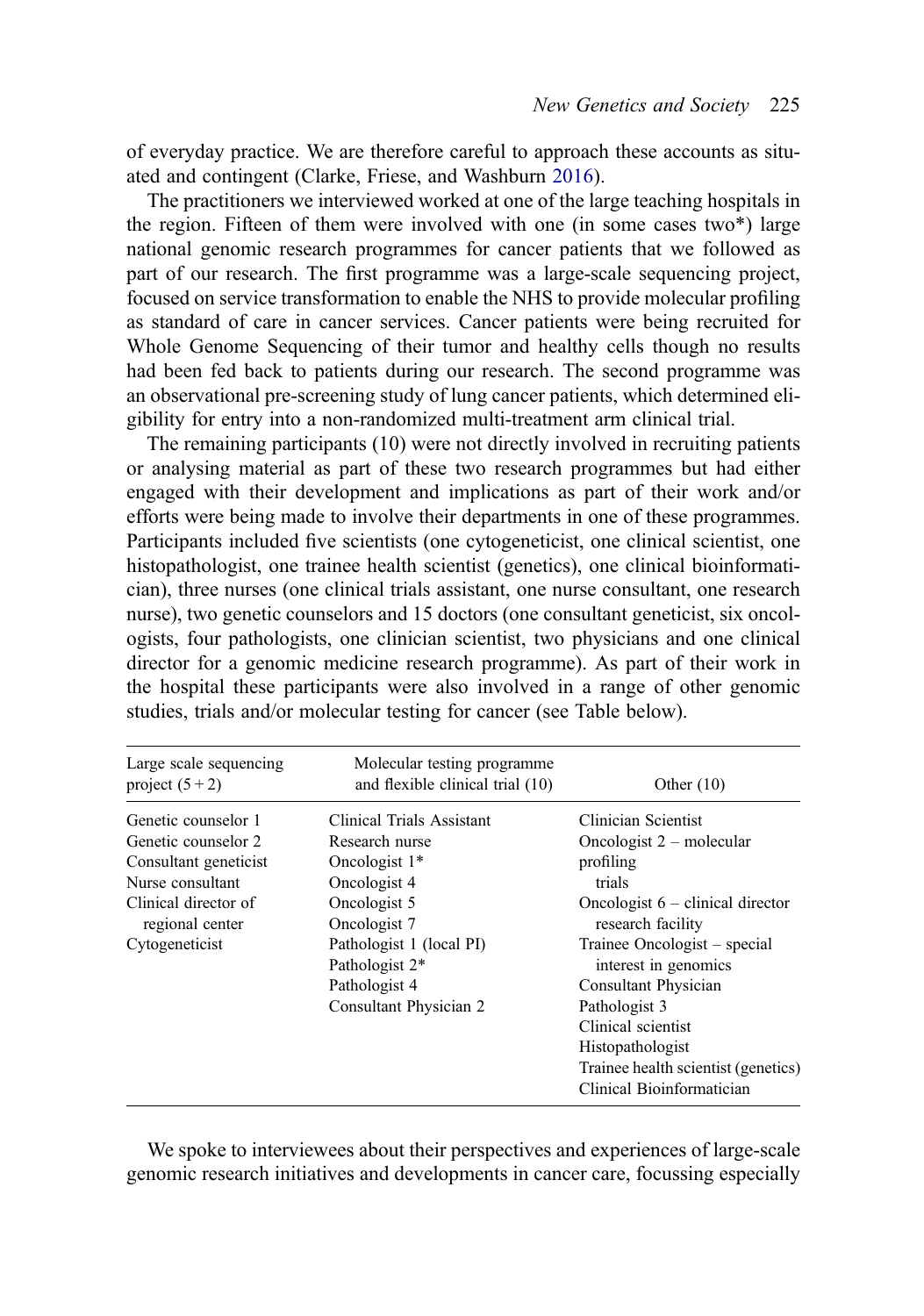#### <span id="page-5-0"></span>226  $\angle$  A. Kerr et al.

on the implications for patients, services and professional practice. Interviews were semi-structured and lasted between 30 min and 1 h; they were recorded and transcribed verbatim. Ethical approval was granted by the University research ethics committee (reference number: AREA 15-108). Using situational analysis (Clarke, Friese, and Washburn [2016](#page-16-0)) to explore practitioners' framing of uncertainties about the meaning and implications of genomic research, we identified three main themes across the transcripts: (i) the complexity of cancer biology (ii) how this complexity relates to handling uncertainty when providing results to referring clinicians (iii) difficult conversations with patients. After introducing interviewees' perceptions of the challenges of genomic medicine in cancer in the institution in order to set the scene for a more in-depth discussion of uncertainties, we go on to explore each of these themes in turn below.

# Mainstreaming genomic medicine for cancer: challenges and ambivalence

The practitioners we interviewed were working in the context of ongoing efforts to transform cancer services through genomics, with considerable local and national tensions around resources, infrastructures and delivery of ambitious recruitment targets (see also Day *et al.* [2017\)](#page-16-0). Increasingly expected to work across departmental, disciplinary and institutional boundaries, interviewees were negotiating a range of new demands on their time, resources and expertise. Those working in laboratory or genetic services were also experiencing service transformations as part of one of the programmes we studied, which sought to centralize their activities at a regional level; technological infrastructures (particularly IT) were under strain, and new expectations around the collection, preparation, storage and sharing of tissue and data were also placing additional pressures on their service and how they worked with clinical colleagues. Clinicians working directly with patients were also facing a range of challenges around the level of resources, patient demand and staff shortages. The complexity of the consenting and analysis procedures for these programmes were also placing pressure on their workloads and expertise, and there was a sense amongst many of the people we interviewed that their hospital was in deficit because it was not meeting recruitment expectations for both these studies, as compared with other centers (see also Samuel and Farsides [2018](#page-17-0)).

Although interviewees expressed considerable enthusiasm and support for genomic research because of the more precise diagnostics and tailored treatments this might afford, years of service reorganization and underfunding have also created a culture of lowered expectations about new initiatives, with several questioning if these initiatives were the "latest fashion accessory" or "pet politician's project" which would not deliver on its promises. There were considerable doubts about whether targeted treatments would be affordable in practice and about the fairness of resource allocation to expensive medicines for cancer as compared with other priorities, such as the prevention of cancer.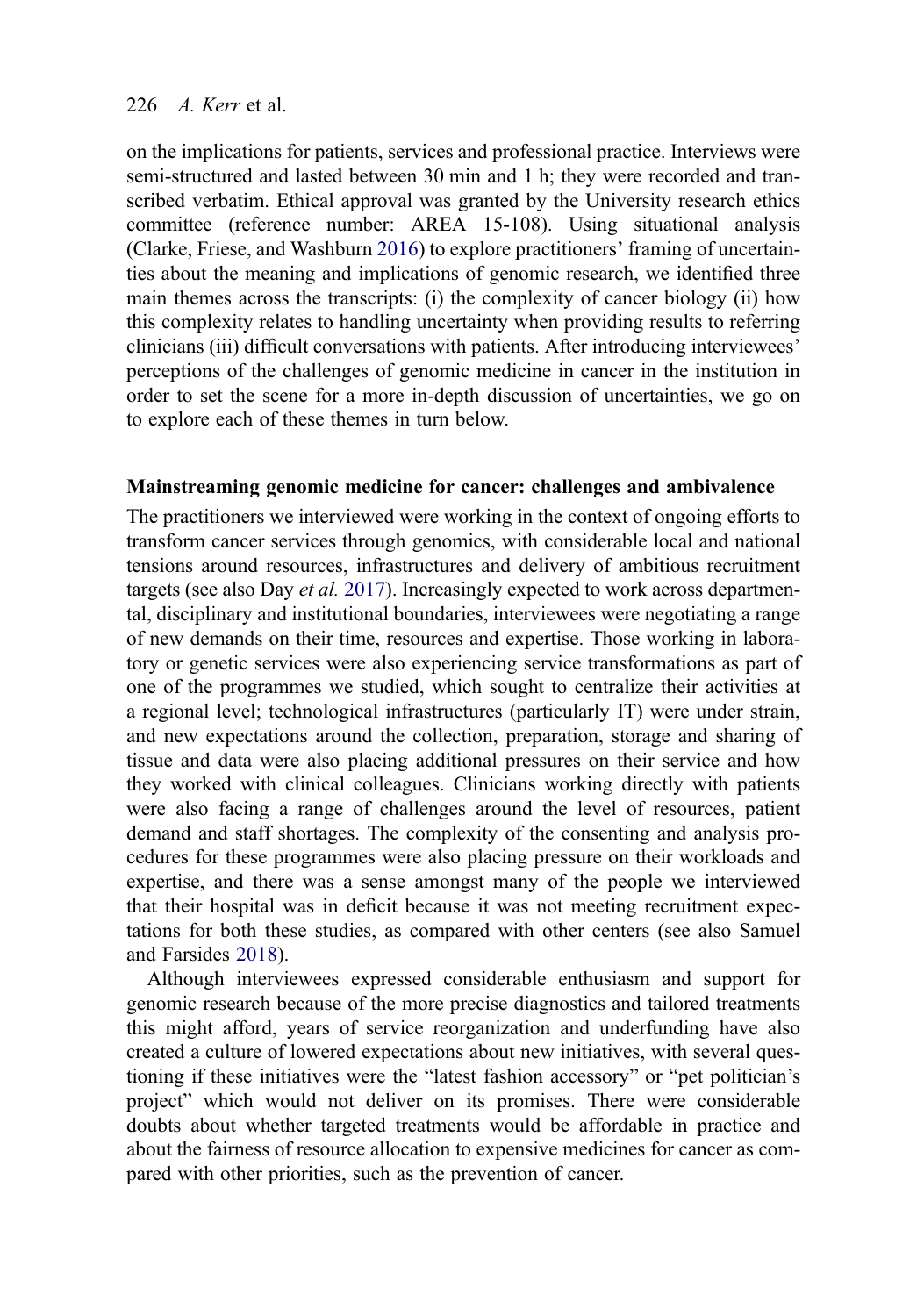# The uncertainties of cancer and genomics

Genomic research, then, was associated with a sense of inflated expectations about professional and institutional capacities and obligations to deliver service transformation which meant our interviewees were cautious about its potential impact on their practice and patients. In their accounts of wariness around these new initiatives, some professionals highlighted the uncertainties of WGS and its usefulness in the clinic as part of their justification for lowered and lowering expectations, as we now go on to explore.

One way in which this happened was with interviewees querying the usefulness of WGS to identify genomic mutations (as opposed to expression profiling) to delivering targeted treatments, as one oncologist not involved in recruitment for the genomic medicine initiatives in his institution argued:

As a breast cancer doctor, we are lucky in having the two most important targeted therapies in cancer by a million miles – Tamoxifen and Herceptin. Tamoxifen, you do not test for genetic mutations, you check for expression. With Herceptin you do not test for mutations, you test for expression. So that puts me at the start as being in a sceptical position about the role of genetic mutations … And in genomics as it is currently you don't need whole genome sequencing, you don't need a Genomics Medicine Centre, you don't need any of the things in which there is huge commercial interest and government pressure to develop, to look for expression … . (Oncologist 6)

This sense of caution about the clinical utility of WGS was a recurrent theme in interviews. As another oncologist put it: "whilst some of it is close to prime time some of it is actually quite exploratory. But … there's a danger of selling people a dream that won't be a reality for them" (Oncologist 1).

This danger of over-promising based on the limited clinical utility of WGS was also articulated in accounts of genomics increasing rather than decreasing uncertainty because it produced too much data too quickly, challenging trial methodologies to establish the effectiveness of therapies. For example, as one oncologist specializing in lung cancer noted,

… the speed is quicker almost than you can actually do the studies to define the role of the new molecular treatments because they tend to be rarer and rarer as you go down the line and then how do you actually do a study when you have … in a centre like this, just ten patients, it's going to be difficult to do the gold-standard test of any treatment in a randomised control trial. So … the ability to detect new genes is ahead of the ability to test the therapies for those new genes. So, as I say, it's a bit bewildering. (Oncologist 5)

A similar framing was also apparent in this interview with a genetic counselor working as part of one of the genomic initiatives we studied, who expressed concern about the capacity to report genomic results with certainty to cancer patients in the future: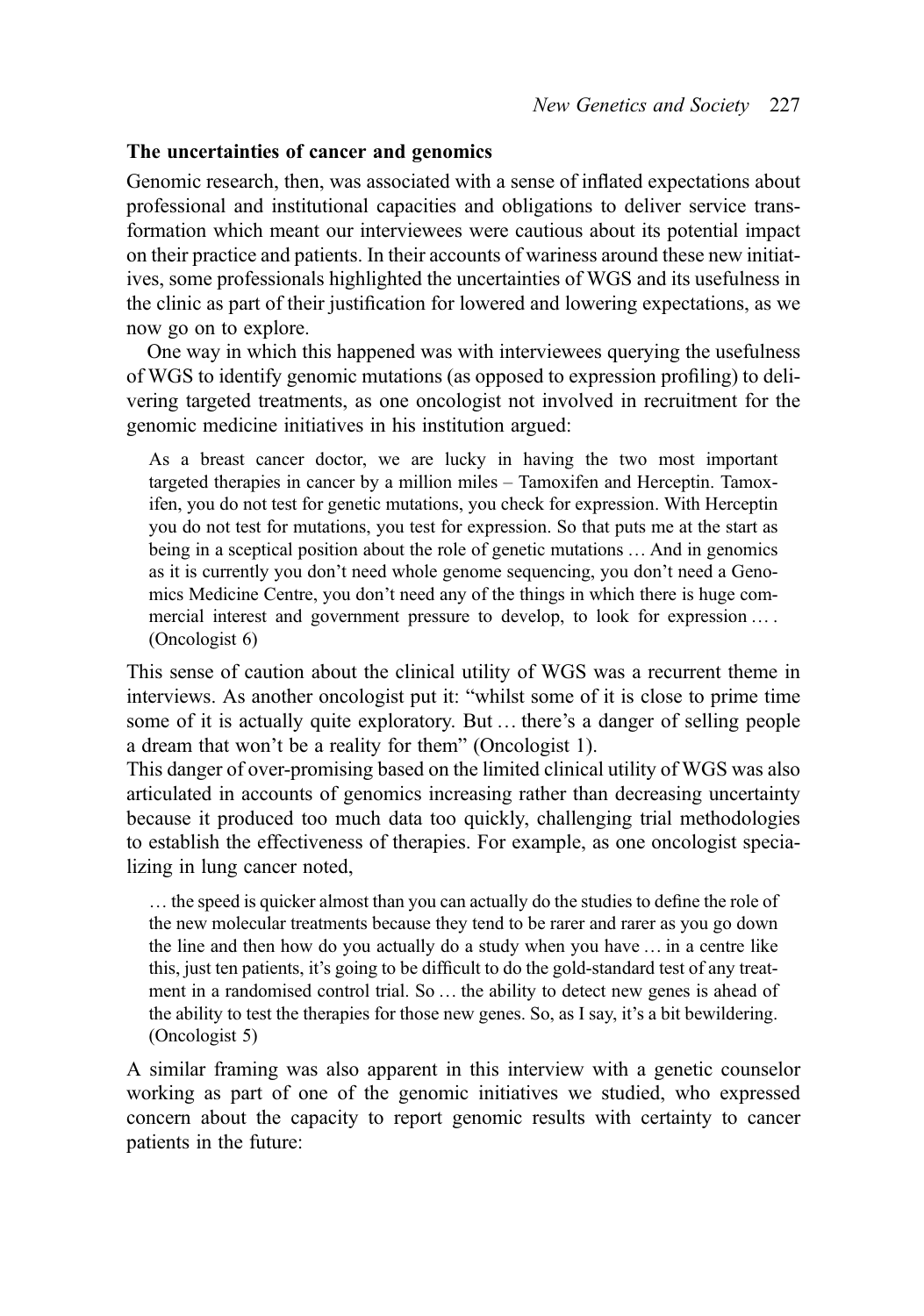<span id="page-7-0"></span>… genetic counselling is woolly enough as it is, often with risks … we obviously have to tell patients ... I'm not going to go in and pretend that we know everything about genetics, I certainly don't now and I can't imagine I will do once genomics becomes more routine. I think if anything … the more we discover the more we realise what we don't know in some ways. (Genetic Counsellor 1)

This sense of proliferating uncertainty was associated with a framing of genomics as revealing of infinite layers of complexity, echoed below in an excerpt from an interview with a pathologist working in a multi-disciplinary service for haematological cancers that has already incorporated genomic analysis into its practice:

… we keep finding more but every time we unravel another layer there's another layer underneath … I've lived through maybe three or four iterations of 'this is the test that's going to make everything else redundant' … next generation sequencing is now the next great white hope that's going to be giving us all the information that we need but … tumours are amazing things … we've just talked about resistance … so they may well keep developing resistance and it may be involving things other than the specific genetic mutations … we'll constantly be running, chasing to catch up. We may eventually get there. (Pathologist 3)

Here uncertainty was presented as endemic to the pursuit of scientific knowledge and the need for caution about the "latest" revolutionary technology was invoked. Querying the promise of precision and the prospects of service transformation, these professionals performed a medico-scientific ethos of persistent but modest inquiry redolent of the "acceptance of medical uncertainty" and the "positive philosophy-of-doubting" (Fox [1980,](#page-17-0) 7) described in Fox's landmark study of Ward F-Second (the metabolic research ward of the Peter Bent Brigham Hospital in Boston) ([[1959\]](#page-17-0) [1974\)](#page-17-0). Their accounts, from different clinical and laboratory positions, mobilized uncertainty as a reason to lower expectations around genomic medicine, but not to give up on it entirely – "We may eventually get there." Reflecting on their experiences with various cancers, treatments, trials, results and tests, practitioners framed uncertainty as endemic, necessitating scepticism about promises of precise diagnosis and effective targeted treatments.

We can also identify a similar narrative in the accounts of nurses involved with these genomic research initiatives, echoing the point above by the pathologist about uncertainties arising because of the sheer complexity of cancer tumors. Nurses negotiating difficult and complex consent and tissue collection procedures spoke about genomic research being one part of "trying to keep one step ahead" of cancer (Research Nurse 1), situating research as part of a wider process of managing a disease marked by uncertainty, evolution and mutation. This was elaborated by one nurse consultant who was part of the leadership team for one of the initiatives we studied:

… just understanding that the gene does this and therefore we can block it with this … would be lovely if that was the end of the story but of course genes mutate and you can have a mixed response within cancer as well … we also know that when we stop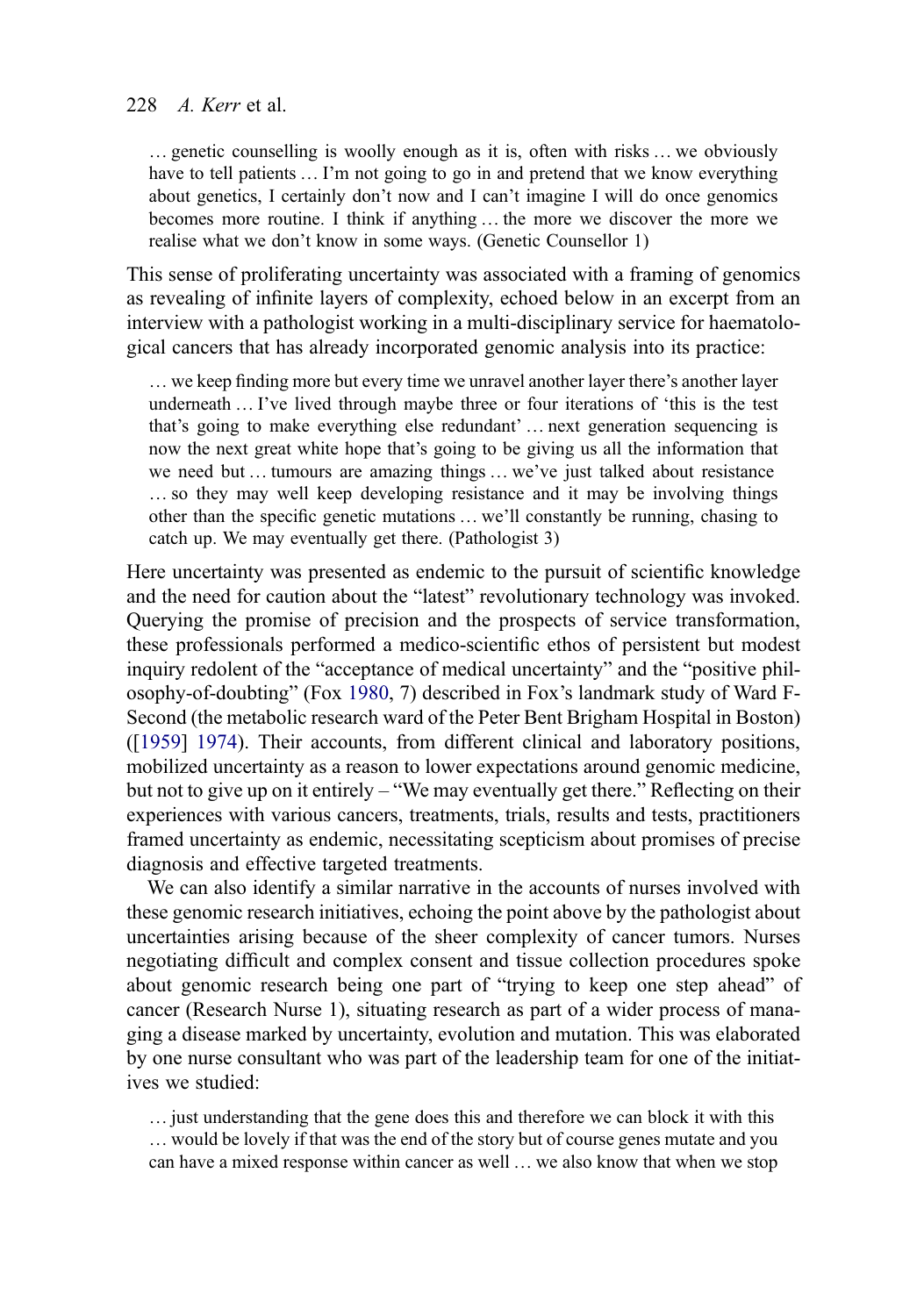<span id="page-8-0"></span>some of these drugs you can get a rebound of their cells growing again … So this has been a whole new area of research over the last … years … it isn't going to come to a happy ending all of a sudden, it will form the basis of ongoing work that will extend people's lives … we hope for cure but where we can't cure we hope to make it chronic and manageable and this is one part of that armament really … . (Nurse Consultant 1)

Although the language of "armament" deploys a familiar war-based metaphor concerning cancer (Sporn [1996\)](#page-17-0), this was presented as a long war of attrition, framing cancer as a resistant foe and genomic research as another staging post along the way.

Interviewees also described how uncertainties could arise because of difficulties with delivering complex genomic research protocols and other competing requirements to provide care to patients: tissue sampling was a particular issue here. Samples were sometimes difficult to obtain, especially if the patient was very unwell or their tumor was difficult to reach. Samples could also be very small and be required for multiple (not just genomics) tests, becoming exhausted in the process. But they were also important passports to novel targeted treatments which might be life-saving, as well as important for the numerous research studies seeking to pool and analyse genomic data to develop better diagnostics and treatments for patients in the future. Interviewees told us their experiences of navigating the practicalities of biopsy procedures and analysis could generate uncertain results as in this excerpt from an interview with a pathologist:

It's not the case that you've had a biopsy and you put it through a machine and you get an answer that says, 'yes you will or will not respond to a particular drug'. Often there's insufficient material for testing, that means going back to rebiopsy patients which is often inconvenient and potentially associated with risks and it doesn't necessarily give you a black and white answer. (Pathologist 2)

These accounts were common across our interviews with pathologists (and nursing staff), particularly those involved in the two studies we followed as sample failure had been an issue in both cases. This led them to downplay expectations of tissue analysis, rendering it a provisional and precarious process.

Across these accounts, genomic research initiatives were situated as part of a process of making cancer manageable, with practitioners acknowledging and working with uncertainties as a way of keeping expectations of patients and project leaders in check. In so doing, the interviewees sought to avoid the pitfall of overpromising but at the same time signaled a commitment to these initiatives as part of routine professional practice and the evolution of knowledge.

# Interpretation, uncertainty and professional jurisdictions

We turn now to look more closely at how professionals spoke about the uncertainties involved in interpreting genomic results with and for other professionals, focusing on how their accounts sought to manage expectations about changing professional roles and responsibilities, particularly for pathologists and geneticists.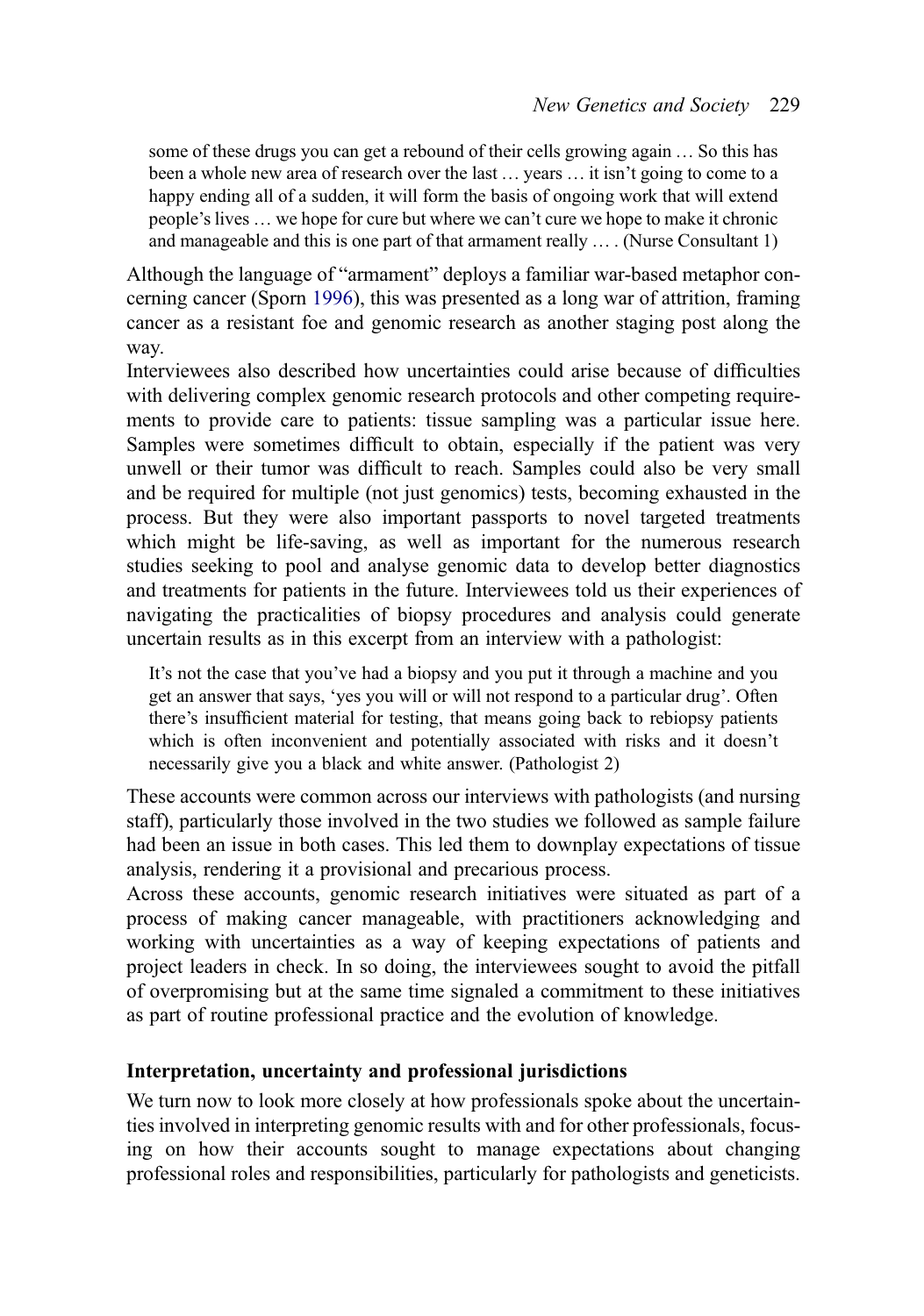#### <span id="page-9-0"></span>230  $\angle A$  Kerr et al.

Echoing discourses about the deluge or slew of genomic data which can be found in professional literatures (Prainsack [2017\)](#page-17-0), these respondents expressed concerns about how to interpret large quantities of genomic data and proceed to treatments in the short-term because of a lack of guidelines on interpretation. So, whilst these professionals accepted and foregrounded the uncertainties of cancer genomics as a reason to lower expectations, as described in the previous section, they also expressed a range of frustrations about how to work effectively in the absence of certainty in the context of criticism and threats to their autonomy and jurisdictions. As Fox writes:

The development of scientific medicine, then, has both uncovered and created uncertainties and risks that were not previously known or experienced. Some of these problems are so new, and raise such intricate and important questions of fact, technique, judgment, authority, and values, that they cannot be quickly or neatly resolved. The indeterminateness of these perplexing issues has contributed to the sense of uncertainty about uncertainty, and augmented the sense of risk about risk. [\(1980](#page-17-0), 19)

For professionals involved in interpreting genomic data these uncertainties about uncertainties were expressed in terms of frustrations centered around a lack of literature and guidelines for analysis, as captured below in the excerpt from an interview with a consultant geneticist involved in the large-scale genomics medicine initiative we studied:

In the short-term we don't know what to do with the data … So … you do a genome sequence on someone, there's thousands and thousands of variants there. There's not enough evidence to know what to do with most of the results. … there aren't the downstream guidelines on what to do with the results. (Consultant Geneticist)

Concerns about a lack of evidence or literature as a basis for interpretation were typically entangled with concerns about professional jurisdictions. These were seen as being encroached or devalued in genomic research initiatives, the goal of which is to mainstream the interpretation and delivery of genomic results. For example, pathologists expressed concerns that the sheer volume of genomic data defied interpretation using standard, "human," means, as in the excerpt below:

… one concern which is not so much for me but if I was starting off was that I'd actually be made redundant by all of this (laughs) … because you will get certain people that preach that we don't need any interpretive [skills] you just chuck it in a black box and get a result and that's all you need. So it removes … the human … . I hate to cast aspersions but you see a lot of genetics laboratories, they must have the best kit, the new test … they're very good at doing the test but they have no idea about the context … the beauty of a place like this is it considers all the elements and puts it in a clinical context rather than just hiving it off to a laboratory anywhere … [we need to] make sure it evolves the right way and it's still embedded in a clinical service … because without that interaction the development will grind to a halt because you won't have input from different perspectives, which is important. (Pathologist 3)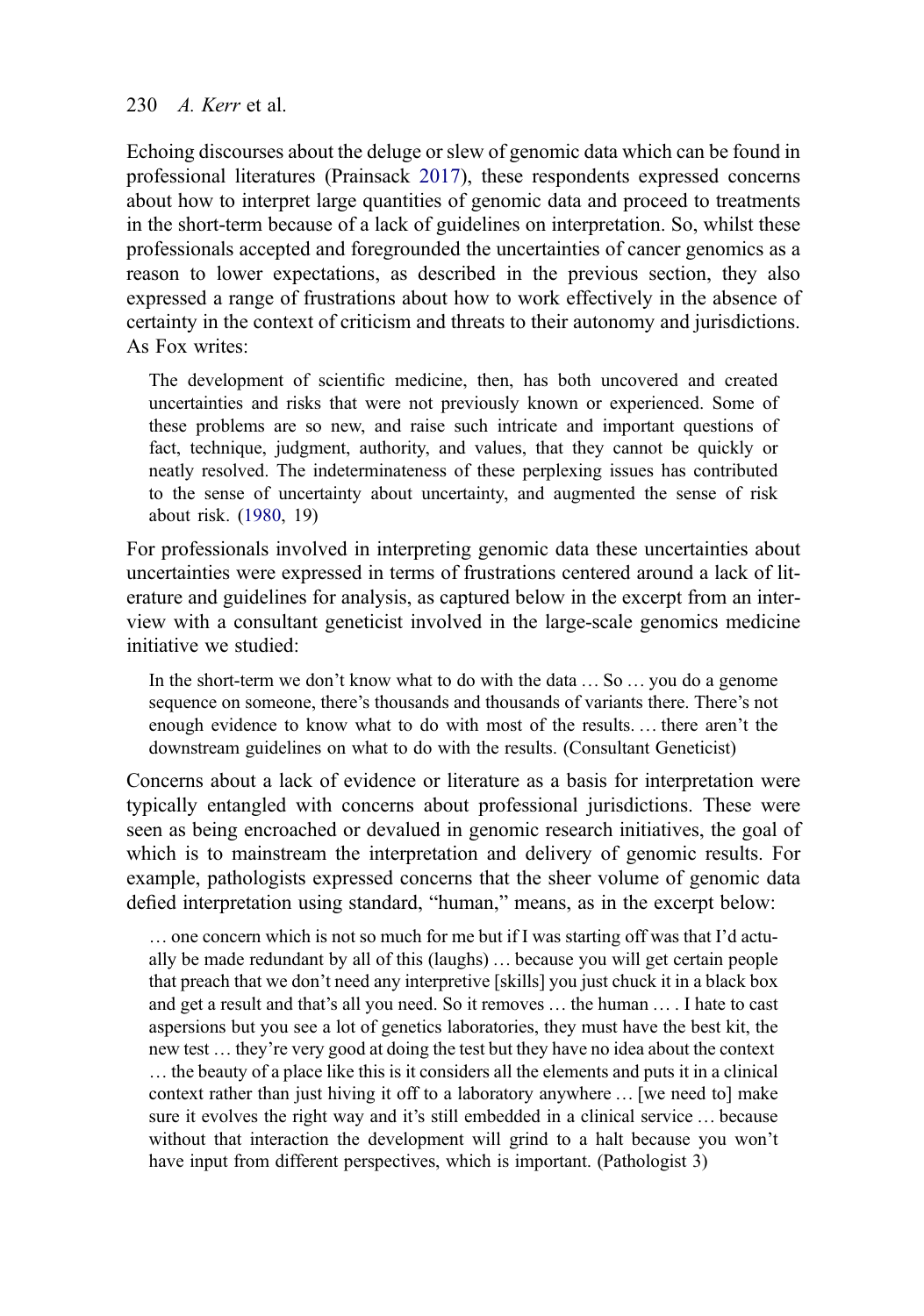<span id="page-10-0"></span>For this pathologist there was a danger that uncertainties around how to interpret results could be resolved or side-stepped by automation or analysis-at-a-distance from the clinic, creating a sense of "displacement" (Bourret, Keating, and Cambrosio [2011\)](#page-16-0) and uncertainty about the decline of the profession and their working arrangements with other clinicians. This elicited an account of the importance of pathology services best embedded in a clinical environment to produce better kinds of interpretation of results: akin to the bio-clinical collective described by Bourret, Keating, and Cambrosio ([2011\)](#page-16-0). The importance of pathologists with a keen scepticism about the limits of clinical interpretation working alongside genetics and clinical scientists to "provide clinical oversight about the appropriateness of some of the clinical interpretations" was also stressed:

… other centres will offer blanket clinical interpretations which may not necessarily be appropriate and the problem is oncologists act on those clinical interpretations [especially] if you're a busy general oncologist working in a smaller hospital you're not necessarily up to speed with all the evidence … then you may take at face value the clinical interpretation attached to these reports. (Pathologist 2)

Here the capacity of professional groups such as pathologists and clinical geneticists to deliver genomic medicine was asserted on the basis of their expertise in recognizing and managing uncertainty, including their ability to identify the need for appropriate kinds of support in the form of guidelines, literature and multidisciplinary working to mediate that uncertainty. Through these kinds of accounts practitioners with a track record of interpreting clinical data and delivering diagnoses sought to rework the expectations of genomics transforming services in such a way that they could play a key part in its delivery. As Latimer et al. [\(2006](#page-17-0), 599) noted, "moments of ambiguity and deferral create an imperative space that helps legitimate the need for more technoscience, and consequently, more clinical judgment with which to fix the genetic future."

Geneticists also spoke to us about the need to recalibrate the expectations of treating physicians who wanted more certainty from genomic results than they could provide as captured in the excerpt below:

So we quite often send reports out saying, well we've seen this … at the moment there's no literature available to indicate that it's pathogenic … and that's our best guess to evidence that. … And for us we think we've done as much as we can and the clinician phones: 'what does this mean?'. (Cytogeneticist)

As in Timmermans' [\(2015](#page-17-0))' study of exome sequencing and Variants of Unknown Significance, managing uncertainties around matching genotype and phenotype was exacting work (Timmermans, Tietbohl, and Skaperdas [2017](#page-18-0)). In the words of another pathologist, reports are "not always as tidy as is sometimes portrayed in the media," and they can be disappointing, when, for example, results only provide information about patients who are unlikely to respond to particular treatments rather than the ones that are likely to respond – offering "negative predictors, not positive solutions." Here pathologists and geneticists articulated their key role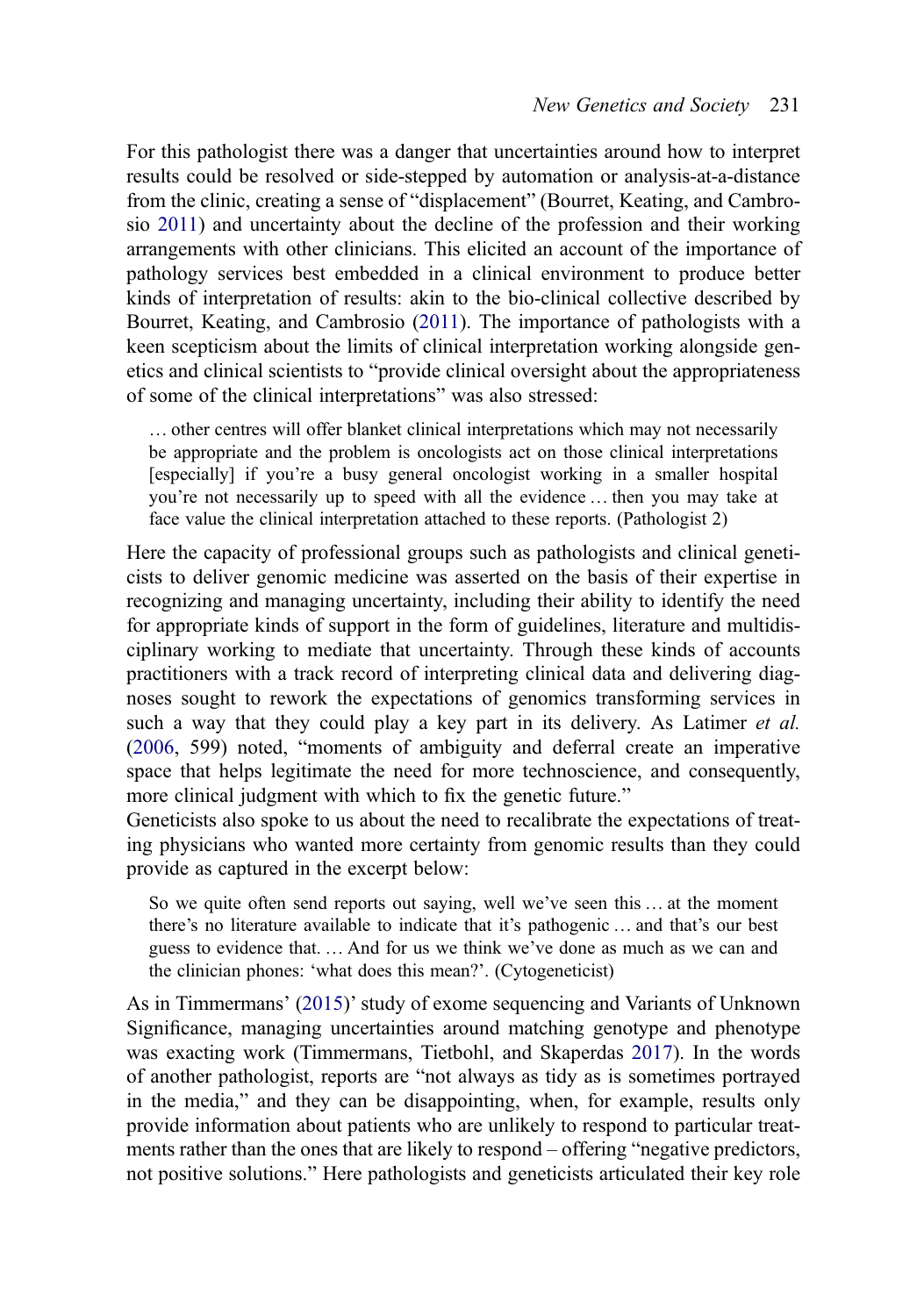# <span id="page-11-0"></span>232 *A. Kerr* et al.

in mediating uncertainties in pressurized working environments which sometimes resulted in tension with other clinicians' expectations.

The difficulties of meeting clinicians' expectations of support with interpreting genomic results in conditions of interpretive uncertainty was also highlighted in relation to new pressures on workload, as in the excerpt below:

… there's an increasing tendency for other labs and research groups to have access to genetic testing … I got an email the other day from a Haematologist saying, 'I've got a patient. I think they've got this condition. It's all a bit odd. They've had some testing through some sort of semi-research study. They've found something, here's the report, what do you think?' And it becomes clear that actually the people who've done the test don't fully understand what they've done … or what to do with the results (laughs). … so you know we're kind of picking up the pieces in Genetics … which creates more work, and of course that work is not funded … [it gets even more difficult] when someone might have access to a whole exome or genome panel and they've not actually worked in a genetics service and the probability of them finding something and they don't know what to do with it, it just goes up … they're going to find loads of things. And they're going to go, 'Oh, hang on, phone a friend!'. (Consultant Geneticist)

This excerpt illustrates the difficulties this geneticist was navigating with respect to his service and professional role in the context of genomic data – here this respondent flags the ad hoc kinds of research and consultations that are being requested as genomics enters the clinic, asserting his epistemic authority in the context of challenges posed to their service by developing expertise elsewhere. He also flags the difficulties of providing specialist input whilst experiencing budget constraints, further emphasizing concerns about the devaluing of expertise alongside the challenges to professional jurisdiction that genomics might pose.

In this section, we have explored a range of professional accounts of the challenges and difficulties of interpreting and providing genomic data, including for other clinicians. Accounts stressed the complexities and provisional aspects of analysis and emphasized the importance of appropriately resourced, integrated patient-centered services as a way to manage uncertainties appropriately, and as a counter to the threat of automation, de-professionalisation and outsourcing. Echoing the findings of Timmermans ([2015;](#page-17-0) Timmermans, Tietbohl, and Skaperdas [2017](#page-18-0)), Bourret, Keating, and Cambrosio ([2011](#page-16-0)) and Haase, Michie, and Skinner ([2015\)](#page-17-0), professionals gave accounts of evolving local forms of best practice, in this case premised on integrated and bespoke services, carving out a kind of "local universality" (Timmermans and Angell [2001\)](#page-18-0) in the face of concerns about de-skilling and centralization.

# Difficult conversations with patients

In this section, we turn to look more closely at how doctors and nurses accounted for uncertainties around genomic research and data when interacting with patients.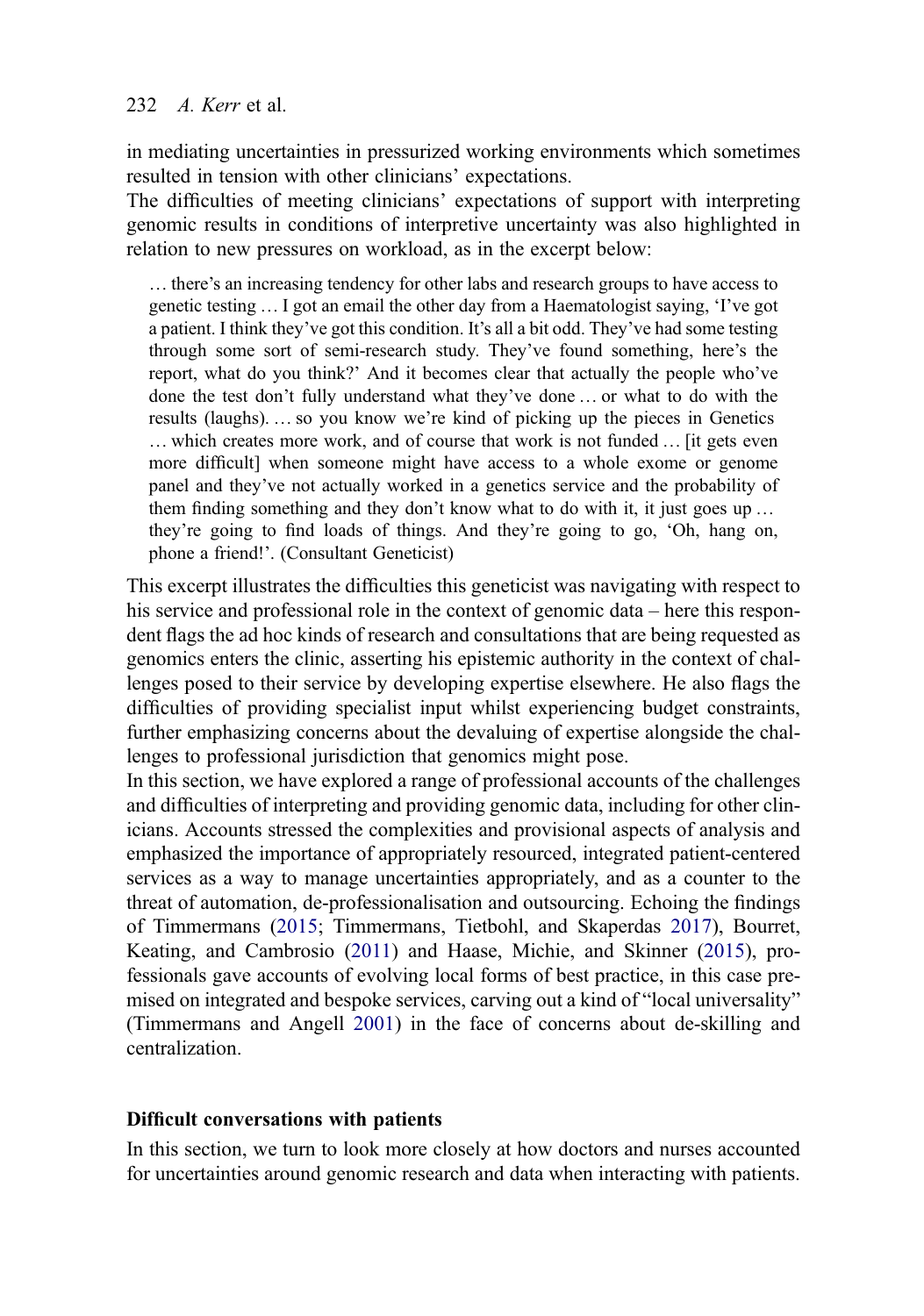We found that oncologists concurred with pathologists' and geneticists' accounts of clinicians finding uncertainty problematic as outlined above, as in the excerpt below from one of the leading proponents of genomic research in the institution:

… so you get into a situation where you've actually got to know something about the constellation of problems that the patient had got in order to know which is the particular drug that's effective. … you could easily imagine the situation where it becomes too complicated for your everyday oncologist to be able to handle it … [or] where its actually too complicated for a human being to understand it ... my top line vision is that this is coming, I wouldn't get into this kind of conversation with anybody other than somebody who really got it about genomics. Because I think it's frightening … all this complexity is actually frightening to clinicians who love order and control (laugh). And to patients as well of course, who want some control over their destiny as well. (Oncologist 1)

In addition to invoking the threat of automation, this oncologist notes that genomic complexity could amplify unwelcome uncertainties and noted how unsettling this could be for "everyday" practitioners and patients, framing genomic appreciation and understanding as a kind of elite forward-looking activity. Another senior interviewee, tasked with leading a major genomic sequencing initiative in the region, also framed (other) clinicians' reservations about genomic information in the clinic as a feature of an established "medical culture":

a significant group of people see certainty in information, it gives much more precise details of what's going to happen to a patient, is actually something they'd rather not know … it's easier if you've got a 95% chance of being cured, but if you say to someone 'actually we know from this data that this is just not going to work' then that's something people reject. Because if you open the box then you get the information. If you don't do it in the first place you just carry on regardless. … people actually see personalised medicine as something potentially very, very difficult … particularly what you do when the data shows that somebody really isn't going to recover and there's nothing you can do for them … people … [are] quite prepared to crack on with treatment … just for the sake of doing something … . (Clinical Director 1)

Here opening the black box (using genomic technologies that the first of our interviewees above describes as "a bit science fiction") could generate unwelcome kinds of certainty about treatments not being effective, and in contrast to the previous account, shutting down the possibility of "just carrying on regardless."

The difficulty of navigating the amplification of unwelcome un/certainties for patients resulting from genomic data was a recurring theme across our interviews with clinicians. Handling the uncertainties of results, treatment decisions and further options in dialogue with patients and families is a major part of cancer practitioners' work, often involving lengthy complex and sometimes highly technical discussions, together with a keen sense of what kinds of information and choices are appropriate for sharing at what points in the process. Genomics was framed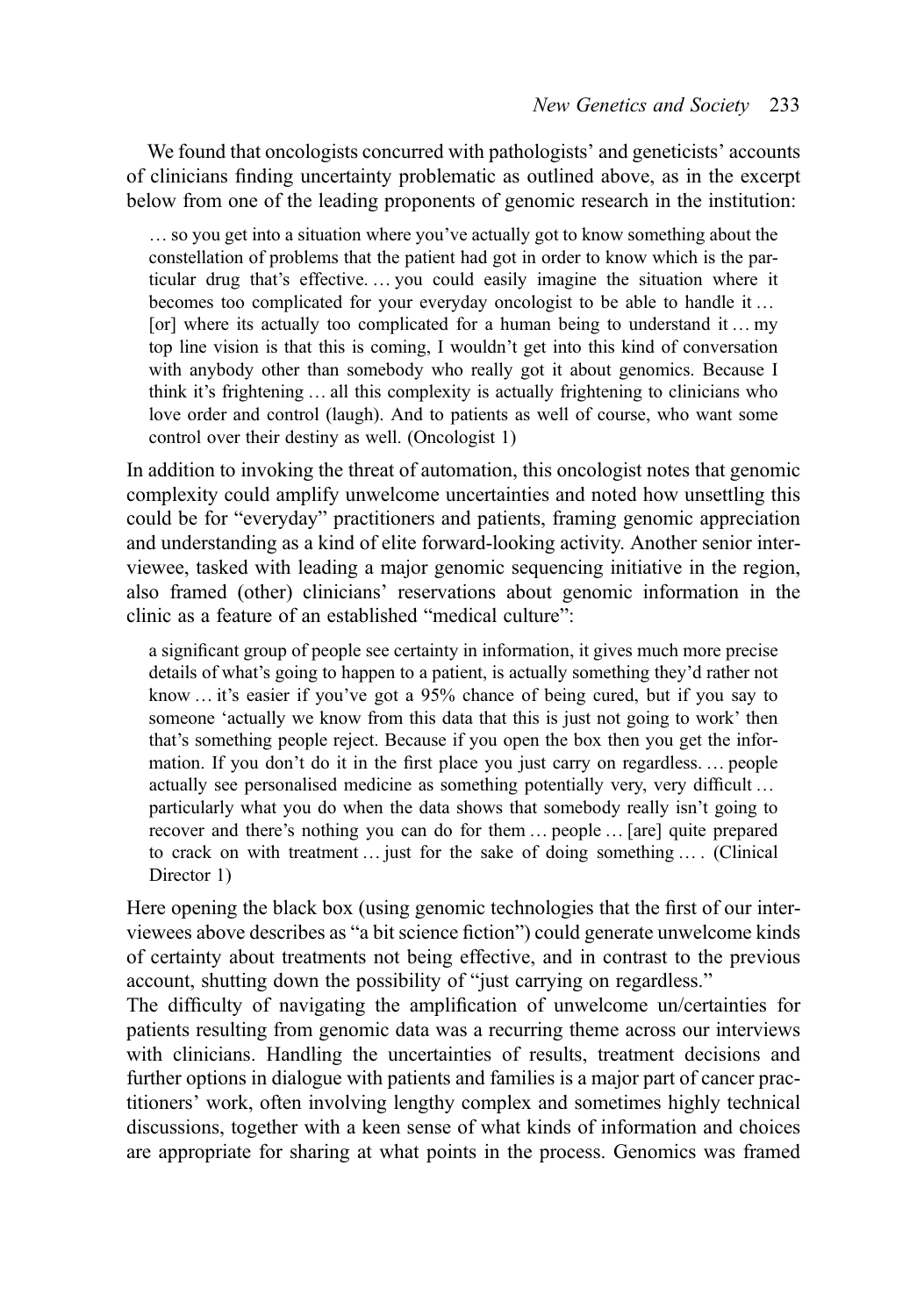# 234  $A$  Kerr et al.

as bringing added complexity to these tasks and accounts of how clinicians would have to carefully navigate this as part of their research and care (see also Latimer et al. [2006](#page-17-0); Haase, Michie, and Skinner [2015](#page-17-0)). As we now go on to explore, the cancer clinicians we interviewed advocated patient-centered management of uncertainty to manage expectations and protect the integrity of their clinical judgement and expertise (Broom, Adams, and Tovey [2009\)](#page-16-0).

The commitment to patient-centered management of genomic uncertainty emerged in a range of accounts, often focused on how best to deliver results to patients. As one clinician scientist with expertise in skin cancer, where genomic analysis is already an established as part of treatment-decision making, commented:

It's possible to really distress patients by forcing data on them that they really don't want. You know, some people just do not want to know a percentage, they don't want it. … it's my belief anyway that you have to find out how much information your patient wants and needs and give them every access to it … But everyone's different. (Clinician Scientist)

Too much information, be that survival statistics or genomic data, was presented as a recipe for confusion and anxiety. But for other patients, practitioners argued that too little information could cause anxiety. This is echoed in the excerpt below, where an oncologist specializing in gynaecological cancers involved in a number of trials of molecular analysis, framed genomics as presenting clinicians with the challenge of working out what information to share with patients:

… I think the patients have been amazingly receptive and understanding … you know, 'We've had a look at 592 genes and proteins and these are the genes that have got the abnormalities and this means this and this means that' is a conversation they've largely been capable of listening to with interest. … [But] some patients [say] 'Well that's all detailed nonsense, I don't really understand. What do you think I should do next?' and they're quite happy for me to do all the interpretation … The real challenge is working out how much the patient wants to know and then giving them the right information that's right for them because the right information for one patient is not the right information for the next one. (Oncologist 2)

This need to manage expectations through tailored provision of more detailed layers of information, is a form of personalization with which cancer clinicians are already very well versed. But in these accounts, they spoke of how genomics intensified these processes, and brought with it the need to develop new ways of simplifying information, as this oncologist went on to describe:

… I don't think it necessarily means more face-time … We've moved beyond the days of 'You've got x cancer and therefore you need to have this drug'. I would say, 'We've looked in detail and for your particular type of cancer then we think the right thing to do is this'. Now if somebody said to me, 'What do you mean, my type of cancer?' then I would be happy to explain that. But I don't actually go through … 'We used to think it was x cancer now we recognise its three things,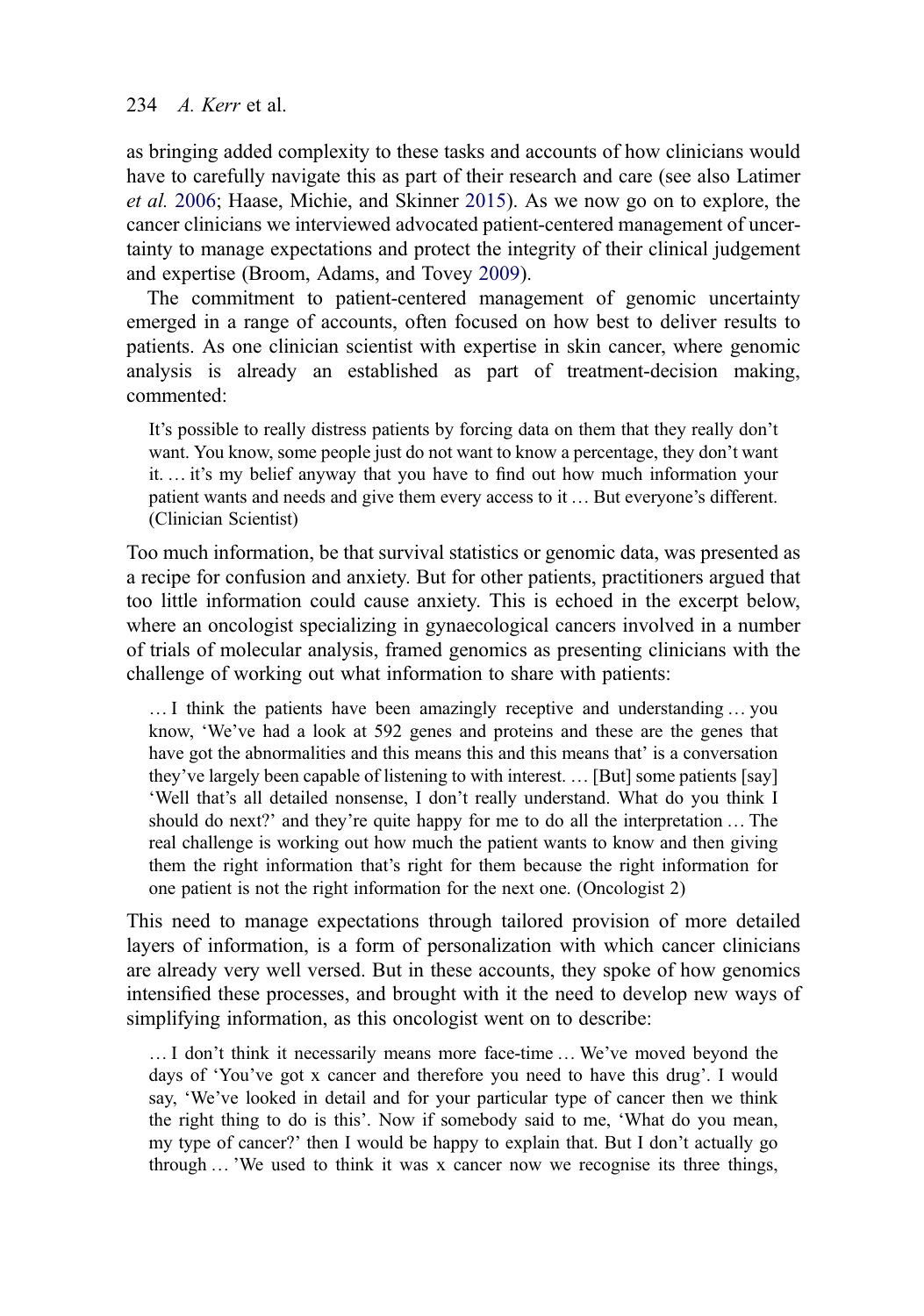actually those three things could probably be 20 things and those 20 things have now got 1000 individual genetic mutations, so let me take you through the 20,000 possibilities of what it could be ... ' I would just say, the information we have about your cancer means this is the right thing for you … that's what the patient wants to hear, 'we know more and more about you which enables us to focus our treatment more and more on you as an individual'. (Oncologist 2)

In this excerpt, although the oncologist begins by saying these developments will not necessarily lengthen consultations, the account suggests that, when patients do ask questions, further efforts to tailor information are necessary to provide reassurance.

Genomic research was also framed as generating new kinds of clinical work in handling disappointments and misunderstandings about the potential for cure which the discourse of precision can generate, particularly since experimental trials can fail as a research nurse involved in a clinical trial in lung cancer explained:

… one of the things we're having to talk about … is we will understand some of the information we get and we don't understand some of the other information we get. … I think a lot of our talk now is about how this is going to enhance care, but what about the people who get no useful information back, or the testing fails? (Research Nurse)

Practitioners spoke about having to carefully navigate what kinds of un/certainties participation in research, including trials, could bring to patients, which at times meant downplaying the prospects of certainty and maintaining the possibility of uncertainty and failure given their experimental nature. For example, an oncologist spoke about the need to downplay patients' expectations of immediate success whilst also cultivating hopefulness about the option of future molecular treatments on trial arms. This came up in discussions about the initial consultation about involvement in the trial:

So we'll go through about 4 or 5 scenarios and by that stage they're absolutely saturated [with information] … so we will mention the genomic medicine trial, 'we're doing this study which doesn't involve anything else apart from blood tests. It's looking for a potential treatment. You may or may not be eligible for it'. So, it's a sort of loose conversation … it's not a focus because it's not a first line treatment. (Oncologist 4)

Concerns about managing patient expectations also arose in relation to handling results that might show that some of the latest treatments would not be effective on a patient's cancer, as an oncologist with expertise in genomic analysis in the treatment of lung and breast cancer patients commented:

they'd been given a hope … , that science would come to the rescue. You know, and not just a … vague hope, but a very kind of targeted precise hope … that genomics was going ... to save the day for them. ... that's doubly difficult for patients ... to know that genomics isn't going to save the day and that there's no treatment for you and that your life expectancy by necessity … will be shortened. (Oncologist 1)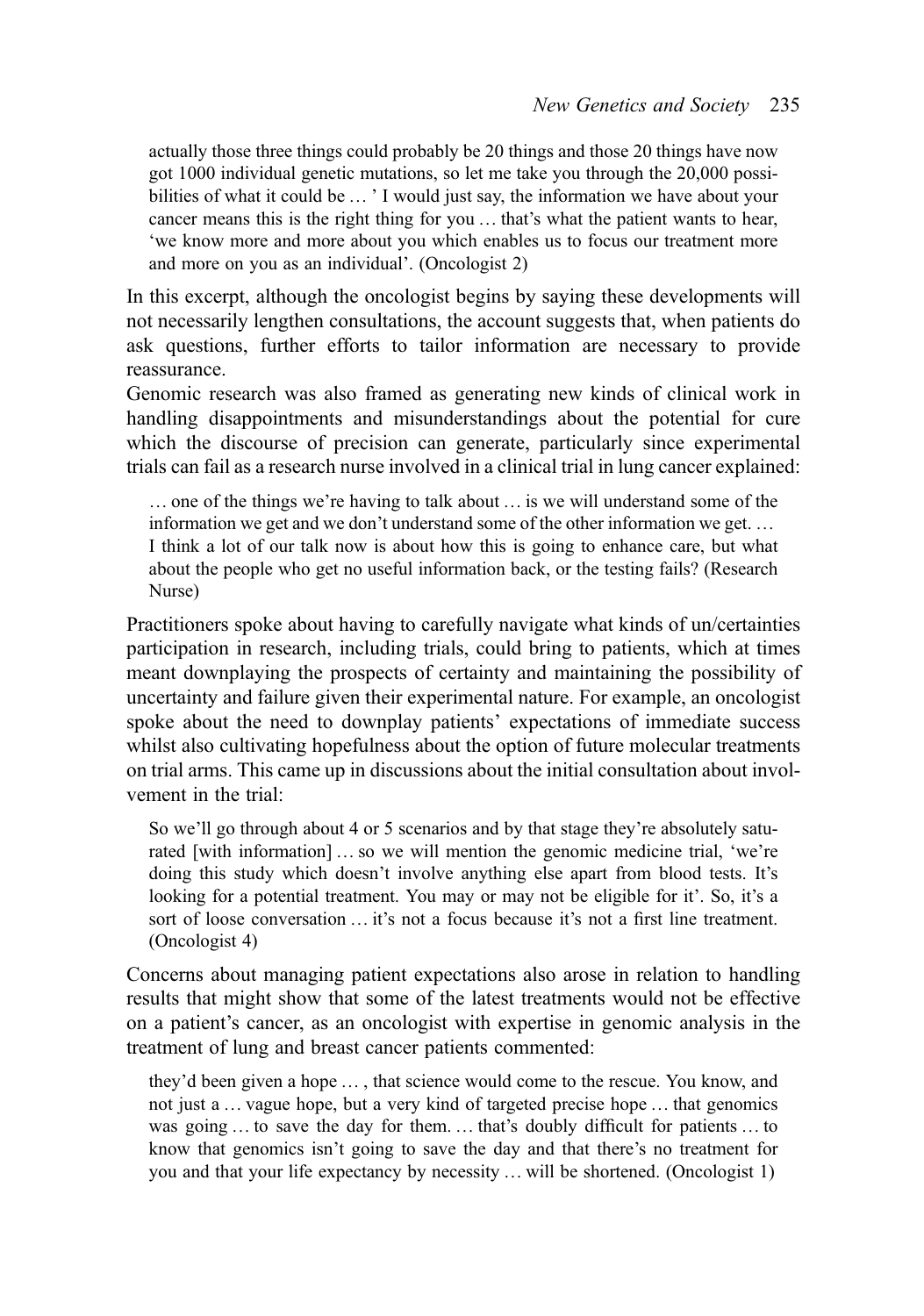#### 236  $\angle A$  Kerr et al.

Here genomic results to do not deliver a targeted treatment are presented as having the potential to make things "doubly difficult" because of the disappointments that can accrue when expectations are not met.

In these discussions, practitioners foregrounded the work involved in navigating the complexity and uncertainties of genomics when caring for patients and managing their expectations. Practitioners told us about how genomic research intensified the complex work involved in navigating how much of what kind of information and opportunities to share with patients at what points in their treatment and for what kinds of patients. Lowering expectations (Gardner, Samuel, and Williams [2015](#page-17-0)) and "tinging" their encounters with vulnerable patients with uncertainty (Moreira [2010\)](#page-17-0) about the prospects of genomic research were part of their practices of care.

# Discussion and conclusion

Genomics research is increasingly embedded in cancer care. In this article, we have explored how professionals account for uncertainty in the course of managing expectations about what this research can deliver for patients and services more generally. Our analysis has revealed three interconnected kinds of "uncertainty work" (Star [1985](#page-17-0)) involved in cancer professionals' encounters with genomic research. First, we demonstrated how reflection on the un/certainties revealed in genomic research about cancer, are part of their articulations of an ethos of modest, persistent inquiry which is linked to their cautious support for genomic research and innovation which also seeks to lower expectations about what this new field can deliver in clinical care. We also explored "uncertainty about uncertainty" in relation to interpretation of genomic results. Here we focused in particular on pathologists' and geneticists' concerns about the implications of genomics for their autonomy and jurisdictions, via the articulation of their role in bioclinical collectives (Bourret, Keating, and Cambrosio [2011\)](#page-16-0) that integrated patient-centered care and their important role in resolving clinical uncertainties. In so doing practitioners were engaged in recalibrating other professionals' and project leaders' expectations about what can be delivered by genomic research and securing their place in the genomic medicine of the future. In the final section we considered how the uncertainties of genomic research intensified clinicians' work of managing patients' expectations through tailoring and personalizing their treatments and research involvement. We discussed how this involved the cultivation of an experimental ethos amongst patients, and the careful navigation of un/welcome kinds of un/certainty generated by too much and too little genomic information arising from their participation in trials.

Through this study we have shown, as genomic research and care develop in the cancer clinic, professionals articulate a range of uncertainties as part of their efforts to recalibrate patient, practitioner and institutional expectations of its prospects. In so doing professionals like pathologists and clinical geneticists are crafting a place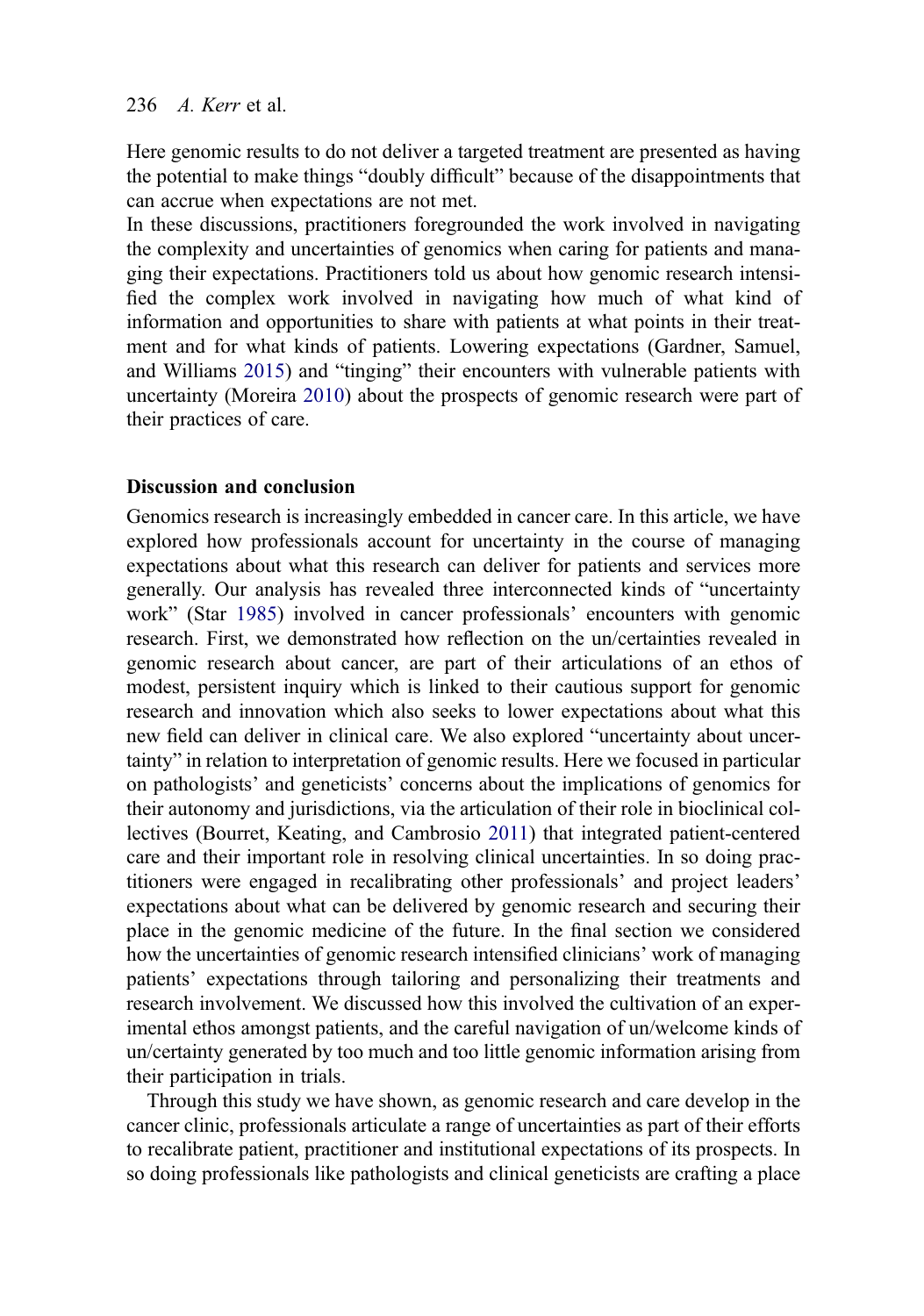<span id="page-16-0"></span>for themselves in genomic medicine research and the services of the future, based on their extensive capabilities and experience in navigating other professionals' expectations of genomics. Oncologists and nurses are also articulating a role for themselves based on their expertise in patient-centered tailoring of genomic information as part of managing patient expectations. Together these practitioners also appeal to the intrinsic uncertainties of cancer as a means by which to moderate expectations of genomic research and innovation at the same time as supporting these initiatives as part of their commitment to scientific progress. As such these types of professional uncertainty work are a key feature of managing expectations at the intersections of genomic research and clinical care.

#### Acknowledgements

We would like to thank all of our participants, the reviewers and editors for their help with this article.

#### Funding

The work on which this study is based was funded as part of a Wellcome Trust [award 104832/Z/14/Z].

#### Disclosure statement

No potential conflict of interest was reported by the authors.

#### **References**

- Armstrong, D. [2002.](#page-2-0) "Clinical Autonomy, Individual and Collective: The Problem of Changing Doctors' Behaviour." Social Science & Medicine 55 (10): 1771–1777.
- Beck, S., and T. Ng. [2014.](#page-1-0) "C2c: Turning Cancer into Chronic Disease." Genomic Medicine 6 (5): 38.
- Bourret, P., P. Keating, and A. Cambrosio. [2011](#page-10-0). "Regulating Diagnosis in Post-genomic Medicine: Re-aligning Clinical Judgment?" Social Science & Medicine 73 (6): 816–824.
- Broer, T., and M. Pickersgill. [2015](#page-2-0). "(Low) Expectations, Legitimization, and the Contingent Uses of Scientific Knowledge: Engagements with Neuroscience in Scottish Social Policy and Services." Engaging Science, Technology, and Society 1: 47–66.
- Broom, A., J. Adams, and P. Tovey. [2009.](#page-3-0) "Evidence-based Healthcare in Practice: A Study of Clinician Resistance, Professional de-Skilling, and Inter-specialty Differentiation in Oncology." Social Science & Medicine 68 (1): 192–200.
- Cancer Research UK. [2018](#page-2-0). "Our Stratified Medicine Programme and the National Lung Matrix Trial." Cancer Research UK. Accessed June 12, 2018. [http://www.cancerresearchuk.org/](http://www.cancerresearchuk.org/funding-for-researchers/how-we-deliver-research/our-research-partnerships/stratified-medicine-programme) [funding-for-researchers/how-we-deliver-research/our-research-partnerships/strati](http://www.cancerresearchuk.org/funding-for-researchers/how-we-deliver-research/our-research-partnerships/stratified-medicine-programme)fied-medicine[programme](http://www.cancerresearchuk.org/funding-for-researchers/how-we-deliver-research/our-research-partnerships/stratified-medicine-programme).
- Clarke, A. E., C. Friese, and R. Washburn. [2016](#page-4-0). Situational Analysis in Practice: Mapping Research with Grounded Theory. Abingdon: Routledge.
- Conti, R., D. L. Veenstra, K. Armstrong, L. J. Lesko, and S. D. Grosse. [2010](#page-2-0). "Personalized Medicine and Genomics: Challenges and Opportunities in Assessing Effectiveness, Cost-effectiveness, and Future Research Priorities." Medical Decision Making 30 (3): 328–340.
- Day, S., R. Charles Coombes, L. McGrath-Lone, C. Schoenborn, and H. Ward. [2017.](#page-5-0) "Stratified, Precision or Personalised Medicine? Cancer Services in the 'Real World' of a London Hospital." Sociology of Health & Illness 39 (1): 143-158.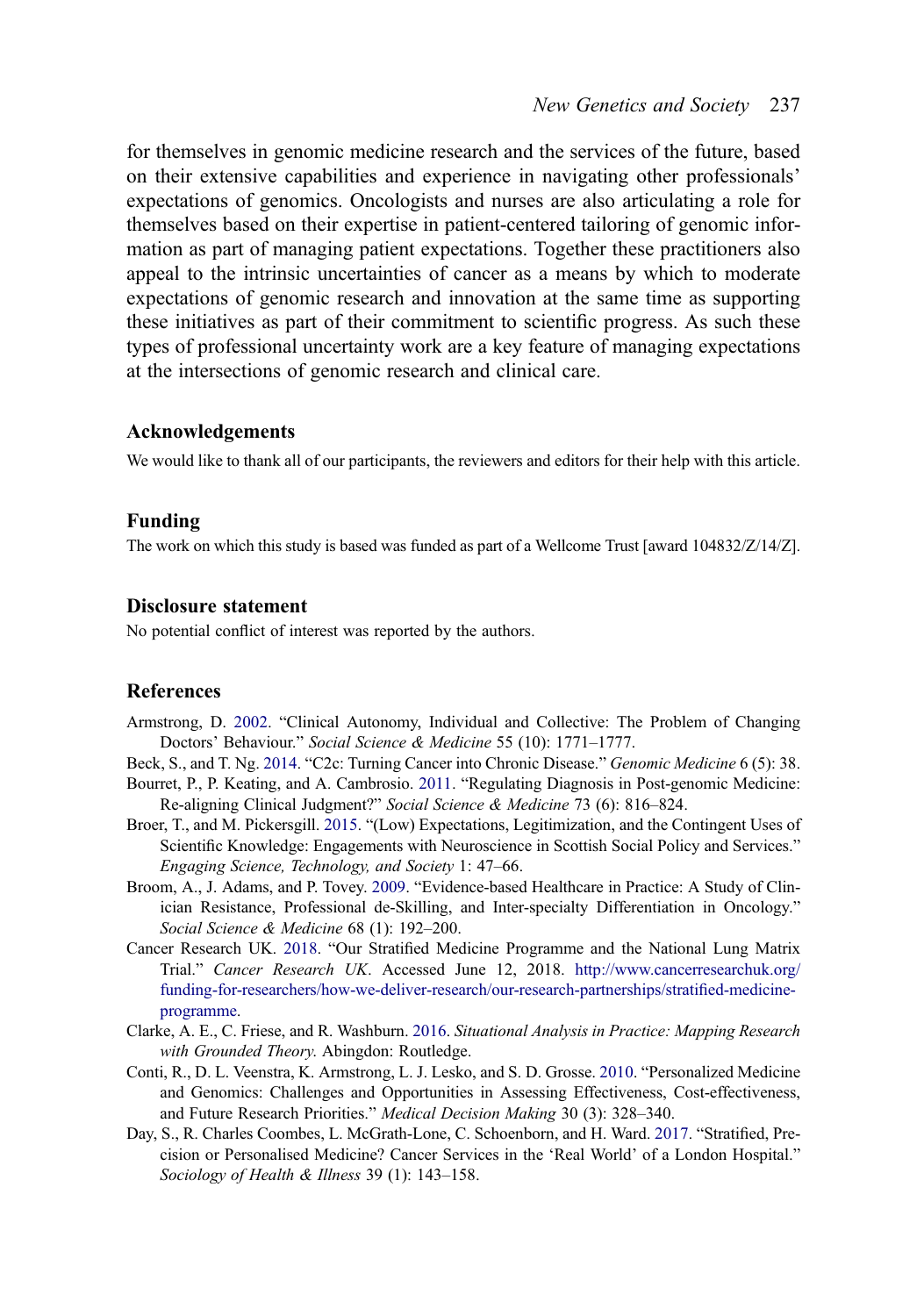# <span id="page-17-0"></span>238 A. Kerr et al.

- Faulkner, E., L. Annemans, L. Garrison, M. Helfand, A. P. Holtorf, J. Hornberger, D. Hughes, et al. [2012](#page-2-0). "Challenges in the Development and Reimbursement of Personalized Medicine—Payer and Manufacturer Perspectives and Implications for Health Economics and Outcomes Research: A Report of the ISPOR Personalized Medicine Special Interest Group." Value in Health 15 (8): 1162–1171.
- Fox, R. C. ([1959\) 1974](#page-7-0). Experiment Perilous: Physicians and Patients Facing the Unknown. New York, NY: Free Press.
- Fox, R. C. [1980](#page-2-0). "The Evolution of Medical Uncertainty." The Milbank Memorial Fund Quarterly. Health and Society 58 (1): 1–49.
- Gardner, J., G. Samuel, and C. Williams. [2015](#page-2-0). "Sociology of Low Expectations: Recalibration as Innovation Work in Biomedicine." Science, Technology, & Human Values 40 (6): 998–1021.
- Genomics England. [2018](#page-1-0). "The 100,000 Genomes Project." Genomics England. Accessed June 12, 2018. <https://www.genomicsengland.co.uk/the-100000-genomes-project/>.
- Haase, R., M. Michie, and D. Skinner. [2015.](#page-11-0) "Flexible Positions, Managed Hopes: The Promissory Bioeconomy of a Whole Genome Sequencing Cancer Study." Social Science & Medicine 130: 146–153.
- Hollin, G. [2017](#page-3-0). "Autistic Heterogeneity: Linking Uncertainties and Indeterminacies." Science as Culture 26 (2): 209–231.
- Hood, L., and S. H. Friend. [2011](#page-2-0). "Predictive, Personalized, Preventive, Participatory (P4) Cancer Medicine." Nature Reviews Clinical Oncology 8 (3): 184–187.
- Kakuk, P. [2006.](#page-2-0) "Genetic Information in the Age of Genohype." Medicine, Health Care and Philosophy 9 (3): 325–337.
- Latimer, J., K. Featherstone, P. Atkinson, A. Clarke, D. T. Pilz, and A. Shaw. [2006](#page-10-0). "Rebirthing the Clinic: The Interaction of Clinical Judgment and Genetic Technology in the Production of Medical Science." Science, Technology, & Human Values 31 (5): 599–630.
- Marcon, A. R., M. Bieber, and T. Caulfield. [2018.](#page-2-0) "Representing a "Revolution": How the Popular Press has Portrayed Personalized Medicine." Genetics in Medicine 20 (9): 950–956.
- Moreira, T. [2010.](#page-3-0) "Now or Later? Individual Disease and Care Collectives in the Memory Clinic." In Care in Practice: On Tinkering in Clinics, Homes and Farms, edited by A. Mol, I. Moser, and J. Pols, 119–141, Vol. 8. Bielefeld: Transcript Verlag.
- Moreira, T., C. May, and J. Bond. [2009.](#page-3-0) "Regulatory Objectivity in Action: Mild Cognitive Impairment and the Collective Production of Uncertainty." Social Studies of Science 39 (5): 665-690.
- Petersen, A., and I. Krisjansen. [2015](#page-2-0). "Assembling 'the Bioeconomy': Exploiting the Power of the Promissory Life Sciences." Journal of Sociology 51 (1): 28–46.
- Pickersgill, M. [2011.](#page-2-0) "'Promising' Therapies: Neuroscience, Clinical Practice, and the Treatment of Psychopathy." Sociology of Health & Illness 33 (3): 448–464.
- Prainsack, B. [2017](#page-9-0). Personalized Medicine: Empowered Patients in the 21st Century? New York, NY: NYU Press.
- Samuel, G. N., and B. Farsides. [2018](#page-2-0). "Genomics England's Implementation of Its Public Engagement Strategy: Blurred Boundaries Between Engagement for the United Kingdom's 100,000 Genomes Project and the Need for Public Support." Public Understanding of Science 27 (3): 352–364.
- Sporn, M. B. [1996.](#page-8-0) "The war on Cancer." The Lancet 347 (9012): 1377–1381.
- Star, S. L. [1985.](#page-3-0) "Scientific Work and Uncertainty." Social Studies of Science 15 (3): 391–427.
- Street, A. [2011.](#page-2-0) "Artefacts of Not-knowing: The Medical Record, the Diagnosis and the Production of Uncertainty in Papua New Guinean Biomedicine." Social Studies of Science 41 (6): 815–834.
- Swallow, J. [2017.](#page-3-0) "Expectant Futures and an Early Diagnosis of Alzheimer's Disease: Knowing and Its Consequences." Social Science & Medicine 184: 57–64.
- Timmermans, S. [2015.](#page-10-0) "Trust in Standards: Transitioning Clinical Exome Sequencing from Bench to Bedside." Social Studies of Science 45 (1): 77–99.